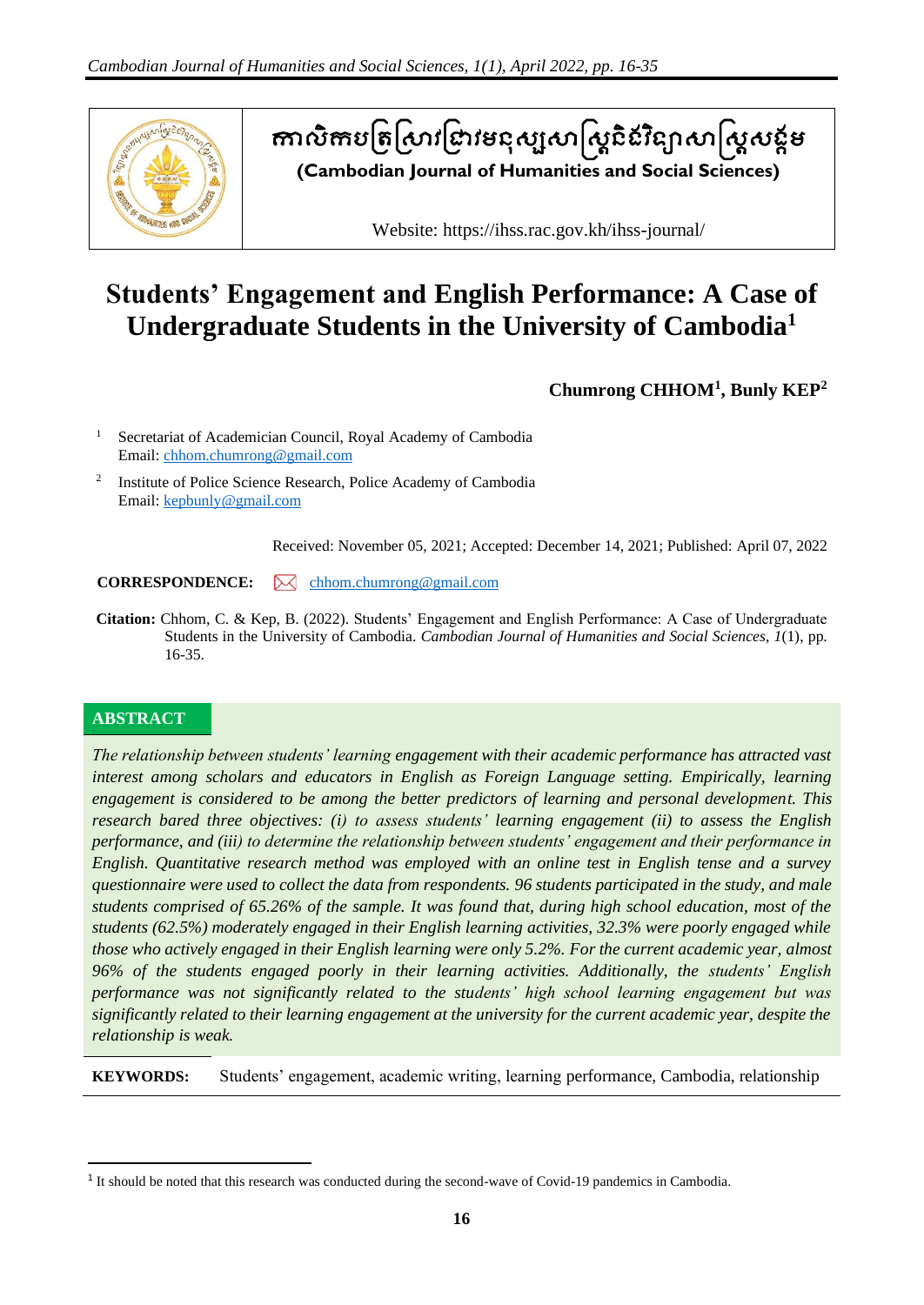## សង្ខិត្ន័យត

ទំនាក់ទំនងរវាងការចូលរួមរៀនសូត្ររបស់សិស្សជាមួយនឹងលទ្ធផលនៃការសិក្សារបស់ពួករេ បានទាក់ទាញចំណាប់អារម្មណ៍អ្នក សិក្សាស្រាវជ្រាវនិងអ្នកអប់រំក្នុងបរិបទភាសាអង់គ្លេសជាភាសាបរទេស។ ជាក់ស្តែងការចូលរៀនសូត្រត្រូវបានចាត់ទុកថាជា ឧបករណ៍ព្យាករណ៍ល្អមួយក្នុងចំណោមឧបករណ៍ព្យាករណ៍ល្អផ្សេងៗទៀតក្នុងការរៀនសូត្រនិងការអភិវឌ្ឍផ្ទាល់ខ្លួន។ ស្រាវជ្រាវនេះមានគោលបំណងចំនួនបី៖ (១) ដើម្បីវាយតម្លៃការចូលរួមក្នុងការសិក្សារបស់និស្សិត (២) ដើម្បីវាយតម្លៃសមត្ថ ភាពររៀនរបស់និសសិត្ និង្(៣) រ ីមបីកំណត្់ពីទំនាក់ទំនង្រវាង្ការចូលរមួ របស់និសសិត្និង្លទធផលការសិកាភាាអ្ង្រ់ េេស របស់ពួកគេ។ វិធីសាស្ត្រស្រាវជ្រាវបែបបរិមាណត្រូវបានយកមកប្រើប្រាស់រួមជាមួយនឹងការធ្វើតេស្តអនឡាញជាភាសាអង់គ្លេស ទាក់ទងនឹងកាលភាសាអង់គ្លេស និងបានប្រើកម្រងសំណួរស្រាវជ្រាវដើម្បីប្រមូលទិន្នន័យពីអ្នកឆ្លើយតប។ មាននិស្សិតចំនួន៩៦ រូបបានចូលរួមនៅក្នុងការសិក្សានេះ និងមាននិស្សិតប្រុសចំនួន ៦៥,២៦% ក្នុងចំណោមសំណាកទាំងអស់។ មានការរកឃើញថា អំឡុងការអប់រំនៅវិទ្យាល័យ និស្សិតកាគច្រើន (៦២,៥%) មានការចូលរួមមធ្យមក្នុងសកម្មភាពរៀនភាសាអង់គ្លេស ៣២,៣% មានការចូលរួមខ្សោយ ខណៈអ្នកដែលចូលរួមយ៉ាងសកម្មក្នុងការរៀនភាសាអង់គ្លេសមានតែ ៥,២%ប៉ុណ្ណោះ។ សម្រាប់ឆ្នាំសិក្សា បច្ចុប្បន្ន មាននិស្សិតស្ទើរតែ៩៦% មិនសូវចូលរួមបានល្អទេនៅក្នុងសកម្មភាពសិក្សារបស់ពួកគេ។ ក្រៅពីនេះលទ្ធផលសិក្សា ភាសាអង់គ្លេសរបស់និស្សិតមិនមានទំនាក់ទំនងខ្លាំងជាមួយនឹងការចូលរួមក្នុងការសិក្សានៅវិទ្យាល័យរបស់និស្សិតទេ ប៉ុន្តែមាន ទំនាក់ទំនងខ្លាំងជាមួយនឹងការចូលរួមរៀនសូត្ររបស់ពួកគេនៅសកលវិទ្យាល័យសម្រាប់ឆ្នាំសិក្សាបច្ចុប្បន្នទោះបីជាទំនាក់ទំនង រនាេះរខ្ាយក៏រោយ។

 $\mathsf{m}\mathsf{r}\mathsf{f}\mathsf{r}\mathsf{g}$ ីនឹះ (១) ការចូលរួមក្នុងការសិក្សា (២) សំណេរបែបសិក្សាស្រាវជ្រាវ (៣) សមត្ថភាពរៀន (៤) កម្ពុជា (៥) ទំនាក់ទំនង

## **1. INTRODUCTION**

The concept of school and learning engagement has attracted a number of researchers to conduct research regarding the issues, especially in general education. At school level, evidence from several research studies pointed out that the level of students' engagement has strong relation to their academic achievement, student boredom and disaffection, and high dropout rates, especially in urban areas. There are numerous studies about student's engagement (Abbing, 2013; Akbari et al., 2016; Barghaus et al., 2017; Carini et al., 2006; Chan, 2018; Conner, 2009; Johnson et al., 2001; Pike et al., 2011; Salamonson et al., 2009; Shernoff et al., 2003). Empirically, one of the good predictors for the learning and personal development is engagement as it is simply seen that students will absorb the concepts more they are being disclosed when they study or practice more about the subject (Carini et al., 2006). According to Carini et al. (2006) engagement in learning is an active participation with purposeful activities. Not only are students seen to take charge of building their knowledge, but their learning also relies on the institutions and staff's provision or

conditions to push the students' involvement (Raine & Gretton, 2013). By this we mean, amongst other things, the time spent actively and cognitively engaged with the subject matter also plays a major role in the student's learning progression (Trowler & Trowler, 2010; Trowler, 2010).

To promote learning, student engagement is closely relevant to students' involvement, which many researchers have focused on studying educational constructs via students' active participation in classroom activities. Actually, based on scholars' conceptualization and dimensions, they have defined engagement differently (Norazmi et al., 2017).

Engagement is defined as students' involvement in such activities as active learning, participation in educational activities, getting guidance from staff or cooperating with other students (Coates, 2005, as cited in Vinson et al., 2010). Kuh (2009) stated that student engagement involves a high level of participation and a high quality of effort in the learning process. As a result, student engagement has been the focal point for numerous research studies as it is an area of the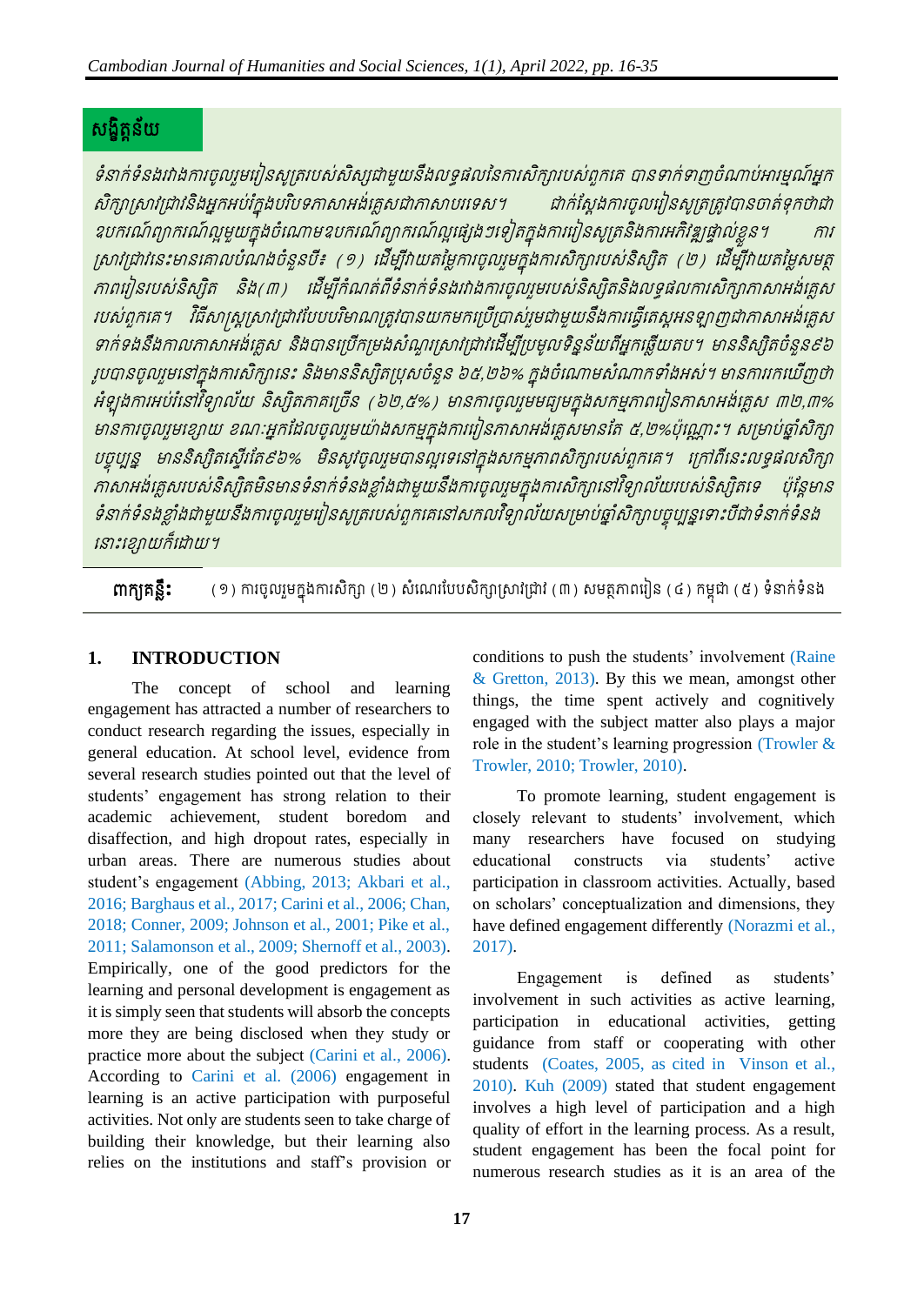college experience that presents student behaviors and performance to be addressed by universities and colleges through suitable assessment (Lee, 2018).

Regarding to English performance, students need to master a variety of such major skills as listening, speaking, reading and writing along with minor skills including vocabulary and grammar. For second language learners, grammar is regarded as a key part of a language and plays a significant role in fostering learners' language knowledge and social skills in the context. In addition, English grammar has also been considered to be a vital guidance for effectively acquiring English. (Cam & Tran, 2017, as cited in Lin et al., 2020). Also, to facilitate student engagement in learning grammar, Smagorinsky et al. (2007) found that instruction should be given in engaging, meaningful, enjoyable and relevant ways.

In addition, English grammar contains a lot of significant points, one of which is English tenses. In the study of the performance of English tenses by Chang (2012), among the 12 English tenses, the most difficult one was present perfect progressive, followed by future perfect progressive and past perfect progressive for freshmen and seniors, while for the graduate students was future perfect progressive, followed by present perfect progressive and past perfect progressive. The least difficult ones were simple past, simple present and simple future for freshmen and seniors as well as for graduates.

## **1.1. Contextual Understanding**

Upon the arrival of United Nations Transitional Authority in Cambodia (UNTAC) in 1991 to ensure a democratic election in accordance with the Paris Peace Accord signed by four main political parties led to the formation of the Royal Government in 1993 as well as came the popularity of an international language – English as a medium of communication and work, following French a once popular language in the country (Sun, 2019). In addition, when Cambodia became a full member of the Association of South-East Asian Nations (ASEAN) in 1999, Cambodia announced its official participation in the international arena. Therefore, Cambodia's return to democracy and its return to international society were also a transition to a market economy which encouraged the study and use of English in the country. English is likely to remain the preferred language of international communication in Asia and

ASEAN for three reasons: investment in English may be regarded too much to dismiss; the privileged who have benefited from knowing English may not wish to give up their privileged position; and English is the common shared language (Igawa, 2008). This was also mentioned by H.E Hang Choun Naron, Minister of Education, Youth, and Sports, provided that Cambodians had good English language skills and professional skills, they could work with other members of ASEAN. He also said that in order to improve the quality of education, starting from grade 5, English as well as French were introduced as foreign languages (Hang, 2014).

Based on research findings of Hashim et al. (2014), Cambodia shows cultural capital such as in multiple concurrent degree program, the increase of English teaching careers in the capital, English's role as a primary communication function in higher education and work, and differences in the perceptions of Cambodian teachers compared to English native speakers at different institutional settings. Moreover, the cultural capital is enabled by the system of exchange to be linked to such capital forms as economic capital, social capital, symbolic capital and linguistic capital (Bourdieu, 1986, as cited in Hashim et al., 2014).

Currently, in Cambodia 125 Cambodian higher education institutions (HEIs) are being operated under the jurisdiction of 16 ministries/government institutions in 20 provinces. Among those HEIs, there are 76 institutions: 13 for public and 63 for private are under the supervision of the Ministry of Education, Youth, and Sports (MoEYS, 2019). It should be noted once again that during the 1990s Cambodia saw the rebirth of foreign languages, and English was introduced in the formal school curriculum after grade 4 onward (Sun, 2019). However, some private schools, especially those located in the capital city start to introduce English education at very earlier age. In some cases, like in the case of international schools, English is taken as the main medium of instruction. Even that prior to entering the university learning, all students have been through at least six years of English learning, but their learning style lacks academic activities. Reading academic texts or preparing academic reports at their general education is not seen as common practices for high school students. Basically, academic writing is very limited.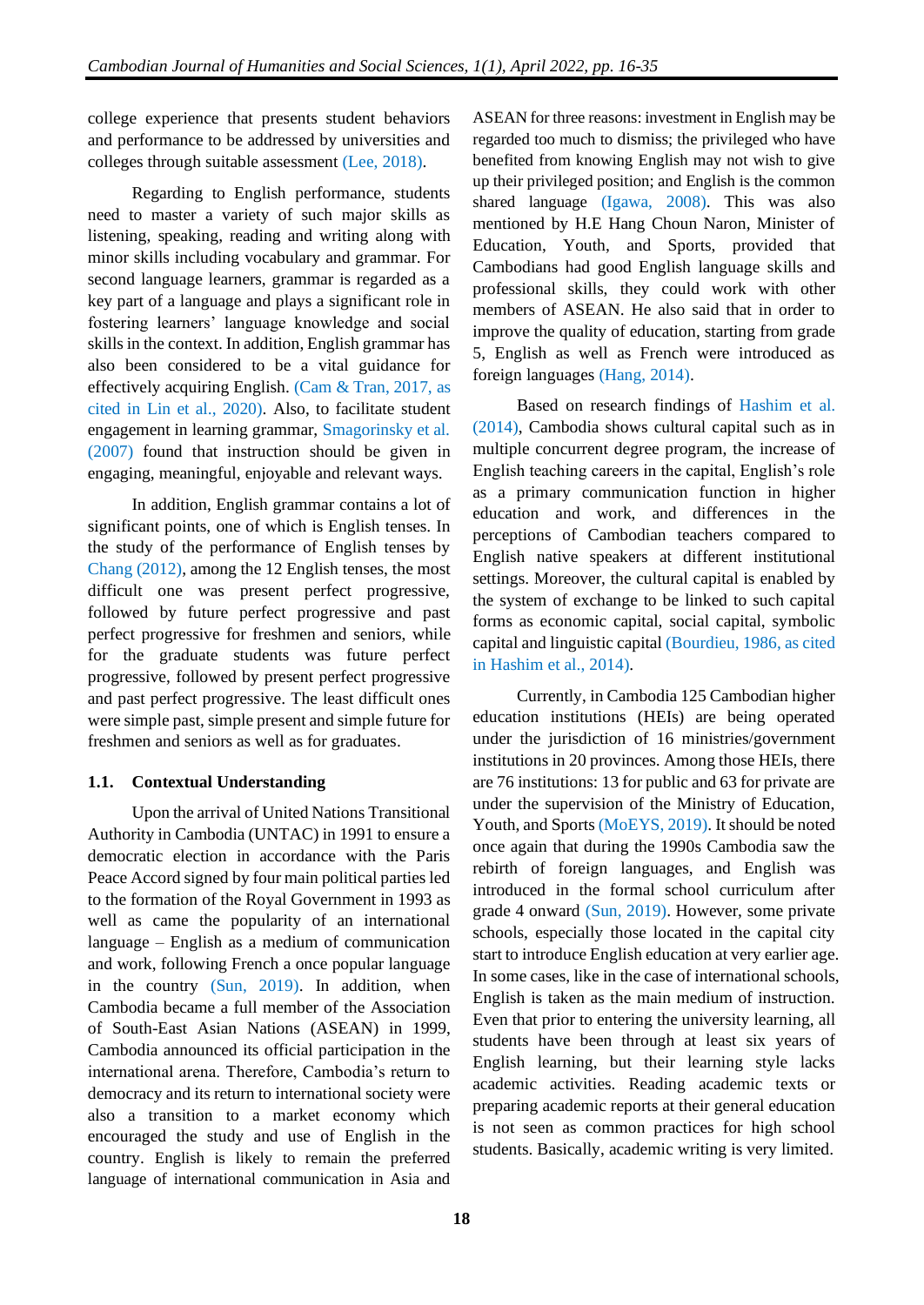#### **1.2. Research Problem**

No difference from other nations, in Cambodia, the issues concerning students' engagement has also attracted several researchers' interest. With existing literature, engagement in learning, especially in the field of EFL in Cambodian context, gains the most interest among Cambodian scholars. Evidences concerning this could be found in Heng (2017); Heng (2012), and Heng (2014). However, reviewing these, there are empirical gaps that no prior study focuses on students' engagement with relation to specific domain of disciplines. Based on Kong et al. (2003), discipline-specific models of academic engagement shall be conducted for students' engagement in different subject areas. For example, students' engagement in mathematics should be differently measured than their engagement in other subject areas. With this regard, the current research aims at providing scientific evidence related to students' engagement and their English language performance.

Upon entering higher education, students need to expose to new learning styles of which preparing English performance is one of the common practices and several researches pointed out major difficulties students face during their higher education learning due to lack of experience in academic writing. Itua et al. (2012) found that shortage of time and confidence, extended writing, reading and understanding of academic texts or journals, referencing, and academic jargons were obstacles to academic writing. As shortage of the practice, college students may not work hard until they face deadline (Shaw, 2002, as cited in Lumpkin, 2015). Moreover, based on many research studies in Europe, Africa, Gulf Straits, Australia, and Asia in different settings, situations, levels, and methods, EFL students were found to have almost similar type of linguistic difficulties at tertiary level of education in both general English writing and research writing (Sajid & Siddiqui, 2015). For example, Mohamed (2020) conducted a study on a number of Libyan students, who were studying at Tennessee State University in the United States, and concluded that the difficulty of university study arises when it comes to academic writing, group discussion, and critical thinking. Also, there were some concerns that lack of familiarity in learning styles at higher education affect their performance greatly (Dunn & Griggs, 2000).

#### **1.3. Research Objectives**

The present study had the following objectives:

- To assess the level of learning engagement of undergraduate students at the University of Cambodia (UC)
- To assess the English performance of undergraduate students at the University of Cambodia (UC)
- To determine the relationship between the students' learning engagement and their English performance

With the above objectives, this study was guided by the following research questions:

- What is the level of the learning engagement among undergraduate students at UC?
- Do the students' learning engagement differ in terms of some independent variables such as gender, their attendance in English extra-paid class at high school or their working status?
- What is the level of students' English performance and how it differs in terms of the aforementioned independent variables?
- Are there any significant relations between students' English performance and their learning engagement?

#### **1.4. Conceptual Framework**

Students' engagement in school and their school performance or achievements are essential focal points of educational research. Regarding student engagement, three dimensions are raised such as behavioral engagement which refers to students' participation in academic and extracurricular activities; emotional engagement which refers to students' positive and negative reactions to peers, teachers and schools; and cognitive engagement which refers to student's thoughtfulness and willingness to master difficult skills (Fredericks, et al., 2004). Moreover, as raised by Skinner and Pitzer (2012) on the motivational conceptualization of engagement contains both behavioral dimension including effort, intensity, persistence, determination, and perseverance to confront barriers and hardship; and emotional or affective engagement such as enthusiasm, enjoyment, fun, and satisfaction; as well as cognitive engagement that includes attention, concentration, focus, absorption, direct participation, and a willingness to do more than the requirements.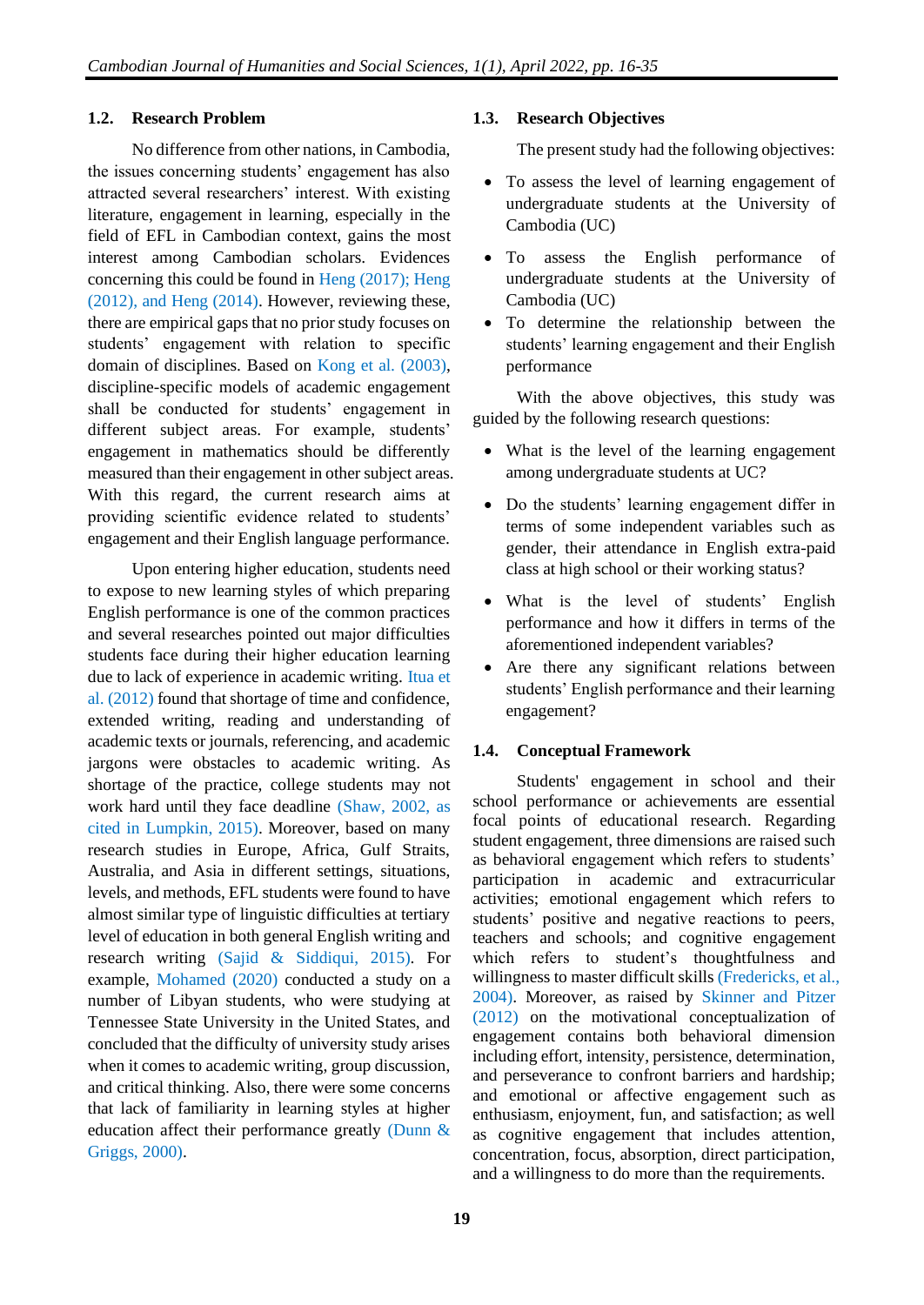In this study, two areas of students' learning engagement: high school engagement and university engagement were covered. For the university learning engagement, only two types of learning engagement were measured: behavioral and emotional engagements based on Fredericks et al. (2014).

The overall framework of this study was presented in the following figure.

## Figure 1

*Conceptual Framework for the Study*



## **2. METHODOLOGY**

The objectives of this study were to assess the students' engagement in learning and the English performance as well as determine their relationship of undergraduate students at the University of Cambodia (UC). Quantitative research methodology (Creswell & Creswell, 2018) was used in this study.

#### **2.1. Research Sample**

This research was conducted with 96 junior undergraduate students studying in UC. The selection of the research sample followed convenient sampling technique where all of them were students who have registered into an international-track English program at the university. The majority of the participants were male (65.26%) while female comprised of only 34.74% of the sample.

## **2.2. Research Instrument**

This study utilized a survey questionnaire and an English grammar test to collect data from respondents.

## *A. Survey Questionnaire*

The questionnaire was about the students' engagement in learning and was classified into three sections below:

## • **Section 1: General Questions**

This section consists of six items (Q1-Q6) which ask the respondents about their gender, age, working status and learning schedule etc.

## • **Section 2: Students' High School Learning Engagement**

This section consists of nine questions (Q7- Q15) which ask the respondents about their involvement or experience in English learning at high school.

#### • **Section 3: University Learning Engagement**

In this section there are 19 items which ask the participants about two types of learning engagement: (i) Behavioural Engagement and (ii) Emotional Engagement. There are 14 items (Q16-Q29) for behavioural engagement, and they have been adapted from AUSSE Student Engagement Questionnaire (ACER, 2012). These 14 items were selected and contextualized so that they fit the current situation of online learning during the Covid-19 pandemic. There are 5 items (Q30-Q34) which were developed by the researchers, and used to assess the respondents' emotional engagement in learning English.

Before administering the questionnaire, the researchers conducted a pilot survey among 15 students to see how well it was developed and check the language used in the questionnaire. The final version of the questionnaire had considerably high reliability scale of 0.851 based on Cronbach's alpha value.

## *B. English Grammar Test*

The researchers specifically developed the English test so that it fits well to the real situation of English courses offered in the selected university. The test covered English grammar concepts which were taught during the last semester. The following four grammatical skills were covered and tested in this research:

- Skill 1: English Tenses
- Skill 2: Verb Pattern Recognition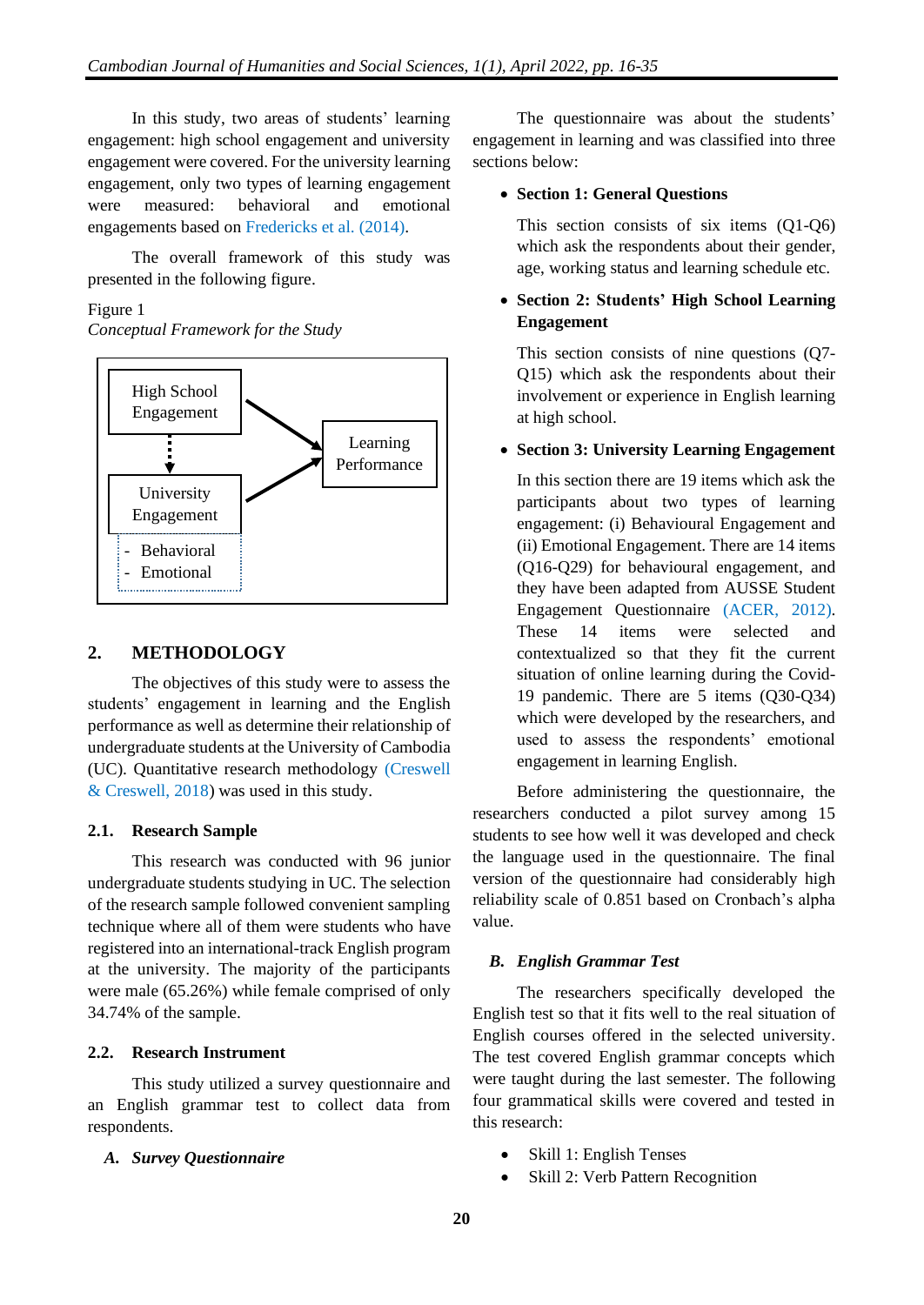- Skill 3: Passive Voice
- Skill 4: Grammar in Context

To deal with validity concern, the researchers consulted the first draft of the test with the lecturers and professors teaching at the selected university. The researchers tried to make sure that the final version of this test fits well the real situation of the students and the English programs at this university.

#### **2.3. Data Collection and Analysis**

Due to the Covid-19 where social distancing and online learning were mandatory, the data collection was carried out in an online format. The researchers first requested the students to take the English test for 90 minutes before admitting the engagement questionnaire. The collected data were coded and entered into SPSS program for analysis. Descriptive summaries and statistical tabulations as well inferential statistical tools were used to analyse the data. The dependent variables in this study are students' test score and the three categories of learning engagement: (i) high school learning engagement, (ii) behavioural learning engagement and (iii) emotional learning engagement.

The Shapiro-Wilk tests revealed that the students' test scores and the three types of learning engagements were normally distributed; therefore, the students' t-tests were used to compare the differences in these dependent variables with respect to some independent variables such as gender, working status and their attendance in English extrapaid classes, while Pearson's Correlational Analyses were used to seek the relationship among these dependent variables.

## **3. RESEARCH FINDINGS**

#### **3.1. Participants' Information**

There were 96 students participated in the study with the majority of them aged between 18-24 years old (86.5%) where the students aged between 24-30 covered 13.5% of the remaining sample. Among those students, full scholarship category covered the biggest proportion (64.6%), partial scholarship (26%), and 9.4% of them were fully paid students. Moreover, it was found that 62.1% of the students (numbered at 59) had attended English extrapaid classes during their high school learning. Among

these, female students (69.49%) had more chance to attend this English supplementary education.

#### Table 1

|                                    |  | Students' attending in English extra-paid classes |  |
|------------------------------------|--|---------------------------------------------------|--|
| during their high school education |  |                                                   |  |

|        | English Extra-Paid Class | Total                 |    |
|--------|--------------------------|-----------------------|----|
|        |                          | Attended Not Attended |    |
| Male   | 18                       | 15                    | 33 |
| Female |                          | 21                    | 62 |
| Total  | 59                       | 36                    | 95 |

Table 2 below revealed that 61.5% of the respondents had either part-time or full-time job that requires certain English knowledge to perform daily task more effectively. This would also indicate that they had a good chance to practice their English outside of classroom.

#### Table 2

*Participants' job that requires English to perform more effectively*

|                 | Frequency | Percent |
|-----------------|-----------|---------|
| Need English    | 59        | 61.5    |
| No Need English | 37        | 38.5    |
| Total           | 96        | 100.0   |

#### **3.2. Students' Learning Engagement**

In this section, the students' learning engagements were presented in three themes: (i) students' high school learning engagement, (ii) students' behavioural learning engagement and (iii) students' emotional learning engagement. For simplicity, these three concepts are called as '*High School Engagement*', '*Behavioural Engagement*' and '*Emotional Engagement'*.

The analysis and interpretation of the findings for '*High School Engagement'* were based on the following table.

Table 3

*Interpretation criteria for students' High School Engagement based on the total score*

| Value Range | Interpretation           |
|-------------|--------------------------|
| $9 - 25$    | Low Engagement           |
| $26 - 35$   | Moderate Engagement      |
| $36 - 45$   | <b>Active Engagement</b> |

In similar sense, the analysis and interpretation of the finding for '*Behavioural Engagement*' were based on the following table.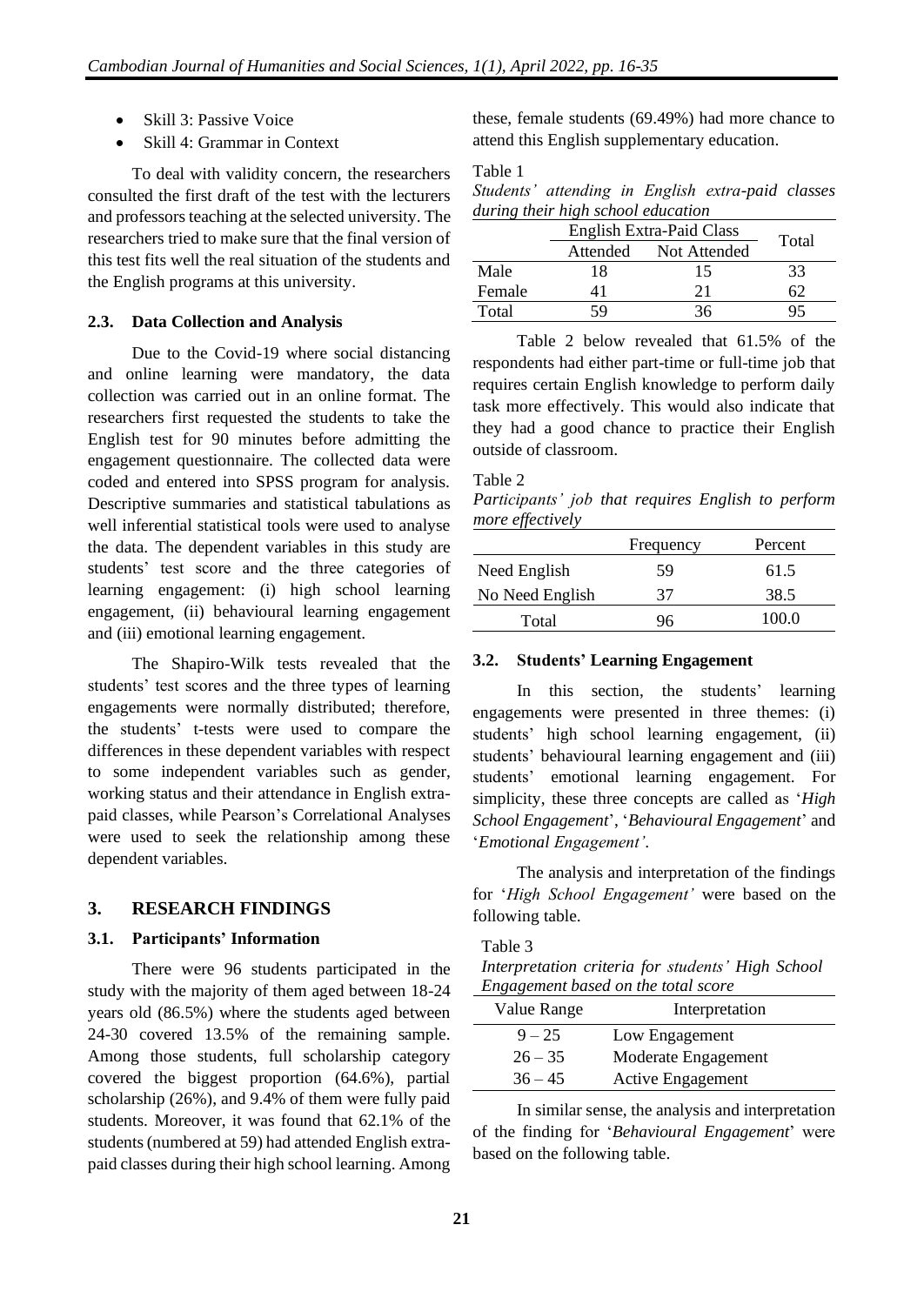| Table 4     |                                                 |  |
|-------------|-------------------------------------------------|--|
|             | Interpretation criteria for the Students'       |  |
|             | Behavioural Engagement based on the total score |  |
| Value Range | Interpretation                                  |  |
| $14 - 40$   | Low Engagement                                  |  |
| $41 - 55$   | Moderate Engagement                             |  |
| $56 - 70$   | <b>Active Engagement</b>                        |  |

The analysis and interpretation of the findings for '*Emotional Engagement*' were based on the following table.

Table 5

*Interpretation criteria for Students' Emotional Engagement based on the total score range*

| Value Range | Interpretation           |
|-------------|--------------------------|
| $5 - 15$    | Low Engagement           |
| $16 - 20$   | Moderate Engagement      |
| $21 - 25$   | <b>Active Engagement</b> |

The result in Table 6 revealed that, during high school education, most of the students ( 62.5% ) moderately engaged in their English learning activities, 32.3% were poorly engaged while those who actively engaged in their English learning were only 5.2% of the participants. In addition, it was found that all the students who were actively engaged in learning responded that they did attend the English extra-paid classes during their high school education. It was evidenced from the t-tests that the student's high school learning engagement had no significant differences in relation to their gender and working status that require English to complete the daily tasks. However, the difference was found with their high school attendance in English extra-paid classes. The students who had attended the English extra-paid classes at high school were found to have higher engagement in their learning at high school ( $Mean =$ 29.17) in their learning than those who did not attend these classes (*Mean* = 26).

## **Table 6**

*Students' engagement in English learning activities during their high school education*

|                          | Frequency | Percent |
|--------------------------|-----------|---------|
| Low Engagement           | 31        | 32.3    |
| Moderate Engagement      | 60        | 62.5    |
| <b>Active Engagement</b> |           | 52      |
| Total                    | 96        | 00 O    |

Table 7 below presented the findings of students' behavioural engagement in learning English at the university for the current academic year. It was revealed that 25% of the students stated that they engaged very low in their learning activities. 68.8% of them reported that they moderately engaged in their learning processes, while only 6.3% of them engaged actively in their learning for the current academic year.

Table 7

*Students' behavioural engagement in their learning processes during the current academic year.*

|                          | Frequency | Percent |
|--------------------------|-----------|---------|
| Low Engagement           | 24        | 25.0    |
| Moderate Engagement      | 66        | 68.8    |
| <b>Active Engagement</b> | h         | 6.3     |
| Total                    | 96.       | 100 O   |

Moreover, it was evidenced from t-tests that the differences in the respondents' behavioural engagement in learning English with regard to gender and their working status were not statistically significant.

The result in Table 8 below showed that majority of the respondents (60.4%) have moderately engaged emotionally in learning English during the online learning while 7.3% of them engaged lowly in their learning. Those who actively engaged emotionally in their learning accounted for 32.3% of the sample.

## Table 8

*Students' emotional engagement in their learning during the current academic year.*

|                          | Frequency | Percent |
|--------------------------|-----------|---------|
| Low Engagement           |           | 7.3     |
| Moderate Engagement      | 58        | 60.4    |
| <b>Active Engagement</b> | 31        | 32.3    |
| Total                    | JЬ        |         |

The results from t-tests revealed that there were no significant differences in their emotional engagement in learning English with regard to gender or the respondents' working status that requires English. In addition, the study also revealed that there is a significant relation between the students' '*Behavioural Engagement*' and their '*Emotional Engagement*' in learning English despite this relation is weak ( $r(96) = 0.272$ ,  $p = 0.007$ ). It was evidenced that the students who positively involved emotionally in English learning tend to participated actively in their learning processes at the university level.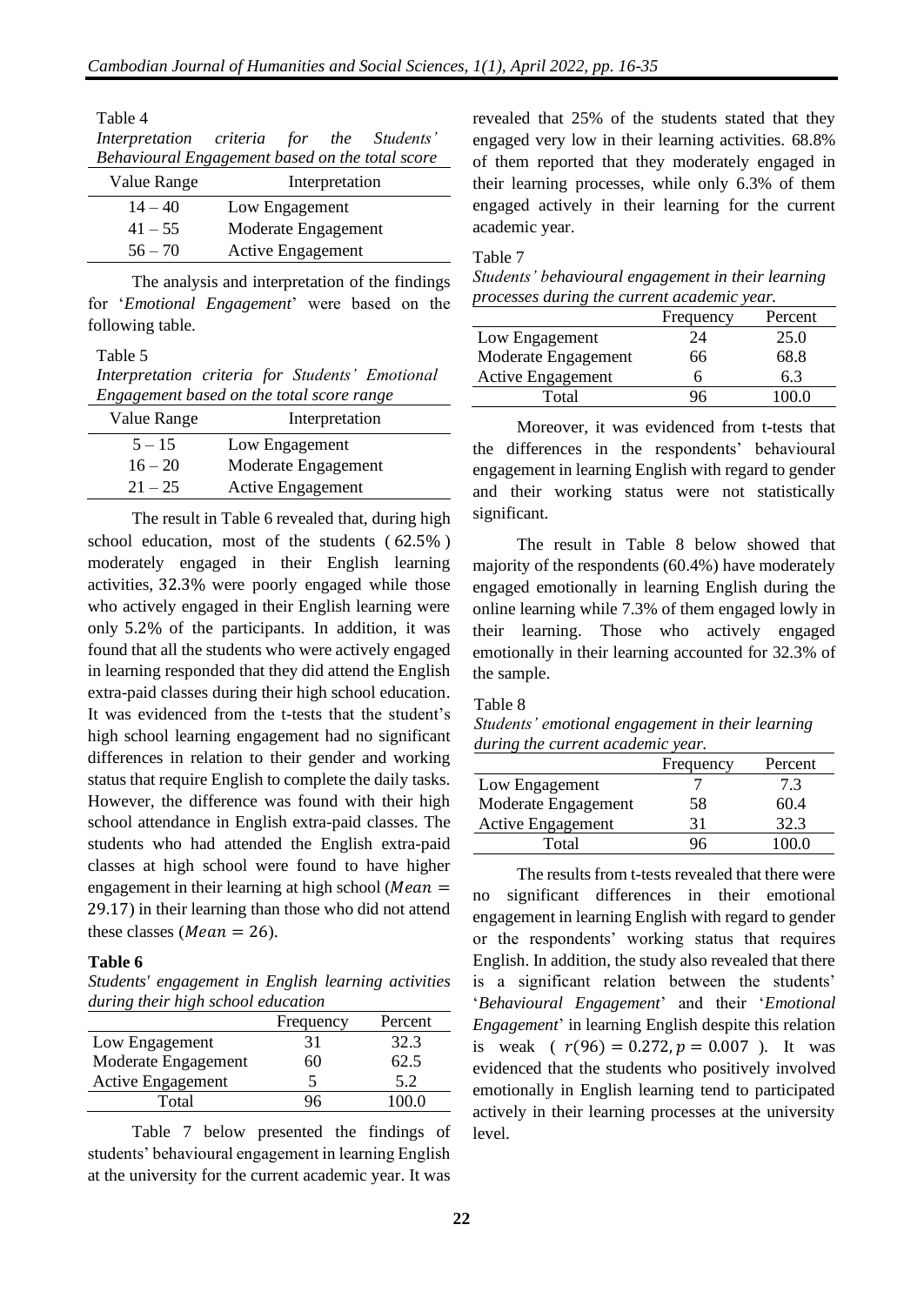#### **3.3. Students' English Performance**

It should be noted that the English performance was measured with grammatical concepts and covered four important grammatical skills below:

Table 9

| English test expected scores |                           |             |  |  |
|------------------------------|---------------------------|-------------|--|--|
| No.                          | <b>Tested Skills</b>      | Expected    |  |  |
|                              |                           | Score range |  |  |
| 1                            | <b>English Tenses</b>     | $0-10$      |  |  |
| 2                            | Verb Pattern Recognition  | $0-10$      |  |  |
| 3                            | Passive Voice             | $0-10$      |  |  |
| 4                            | <b>Grammar</b> in Context | $0 - 10$    |  |  |
|                              | <b>Total Score</b>        | 0-40        |  |  |

It was found that the students' overall performance in grammar was slightly above the average score ( $Mean = 22.0, SD = 5.723$ ). Their performance in English Tenses was the highest where their competency in using English grammar in contexts was found to be the lowest among the four skills (see Table 10).

Table 10 *Student's performance in each of the tested grammatical skills*

|                          | N  | Mean  | SD    |
|--------------------------|----|-------|-------|
| <b>English Tenses</b>    | 96 | 6.073 | 1.848 |
| Verb Pattern Recognition | 96 | 5.36  | 2.068 |
| Passive Voice            | 96 | 5.64  | 2.331 |
| Grammar in Context       | 94 | 5.03  | 1.840 |

In addition, the students' English grammatical performance was found to be of no significant difference with regard to gender, their high school attendance in English extra-paid classes or whether they have or no job that requires English to complete the daily tasks.

#### **3.4. Learning Engagement and Performance**

The following table presented the findings about relationships among the dependent variables in this study. It was found that the students' English performance was not significantly related to their students' high school learning engagement or their 'Emotional Engagement', but was positively related to their 'Behavioural Engagement' at the university for the current academic year  $(r(96) = 0.175, p =$ 0.044), although the relationship is weak. In this case, we may infer that those who actively engage in all learning activities tend to do better in their learning.

Table 11

| Correlation matrix of students' performance and |  |
|-------------------------------------------------|--|
| their learning engagement                       |  |

| 1. Total Scores                          | .111 | $.175*$   | .126     |
|------------------------------------------|------|-----------|----------|
| 2. High School<br>Engagement             |      | $.435***$ | .137     |
| 3. Behavioural                           |      |           | $.272**$ |
| Engagement<br>4. Emotional<br>Engagement |      |           |          |

\*. Correlation is significant at the 0.05 level (1 tailed).

\*\*. Correlation is significant at the 0.01 level (1 tailed).

The findings further explained that there was a significant relationship between the students' 'High School Engagement*'* and their *'*Behavioural Engagement' ( $r(96) = 0.435$ ,  $p = 0.001$ ). We could deduce from this finding that those who learnt actively during high school education tend to participate actively in their university learning.

#### **4. DISCUSSION**

#### *Research Objective One*

The finding from this study revealed that more than 60% of the students moderately engaged either emotionally or behaviourally in their English learning during the current academic year. We could also see that there was a significant difference with the proportions of students who were lowly and actively involved in their English learning in term of behavioural and emotional engagements (see Table 7 and 8 for more details). This might be caused by two main reasons. First, all learning activities were conducted online because of Covid-19 pandemic, while some students were not familiar with such technological tools as Zoom Meetings, Google Classroom, Google Meet and so on. For Cambodia, a country with 9.7 million internet users (about 58% of its 16.7 million population), transitioning to online learning and teaching is a real challenge and a difficult adjustment for many students, teachers, administrators, and parents (Heng, 2020). Second, some of the students also stayed in the provinces which could get slow internet signal to be able to catch up with every lesson properly. According to [Basilaia and](https://www.scirp.org/journal/paperinformation.aspx?paperid=103646#ref2) Kvavadze (2020), they raised that for developed countries and some developing countries,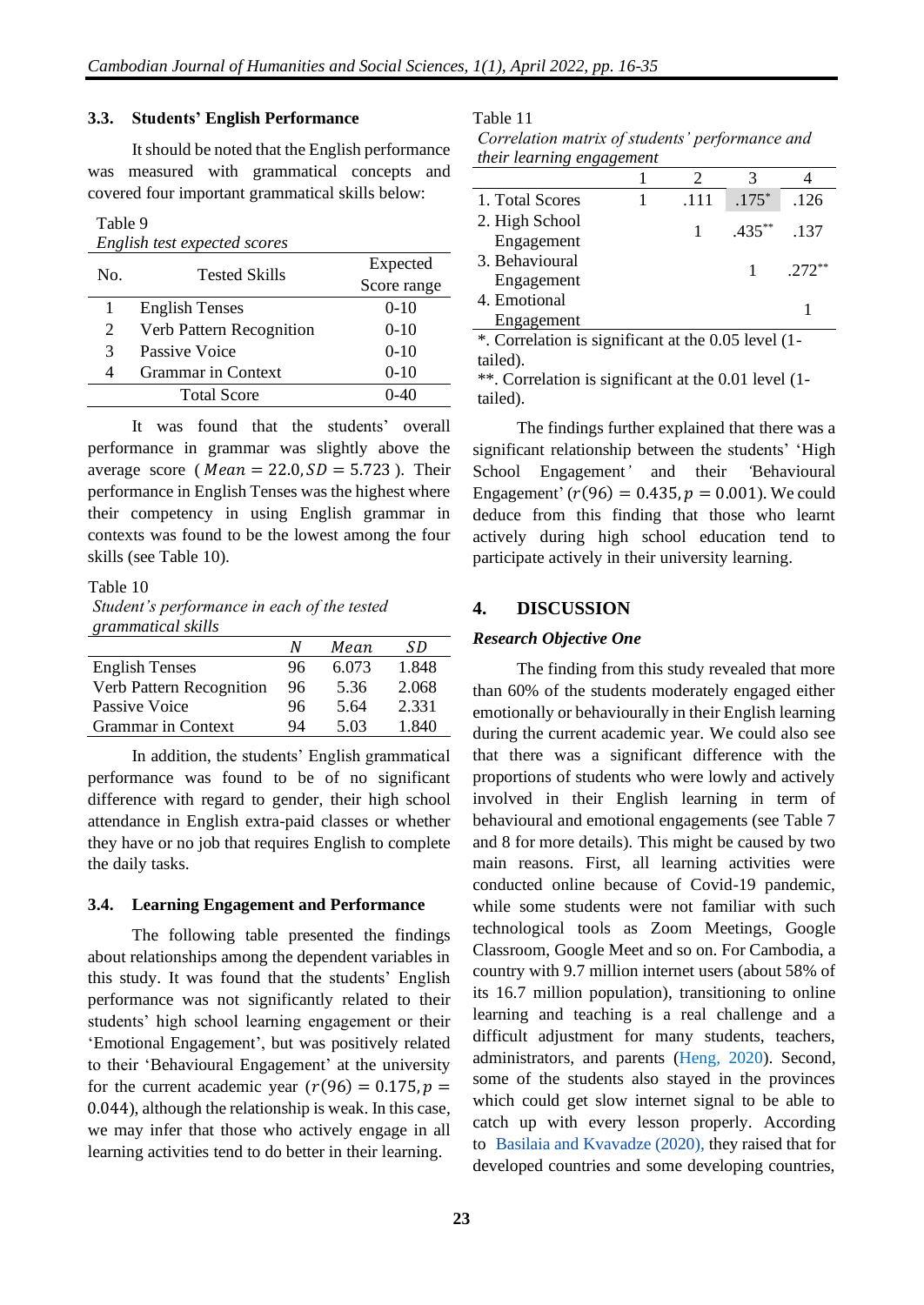online teaching and learning are not a new way of delivery, but the transition from physical class to online learning is challenging for teachers, students, families, and the countries government in terms of shortage of finance, skill, ICT infrastructure, internet access, and educational resources. Moreover, based on the study of seventy-three STEM undergraduates by Wester et al. (2021), it was found to have a dramatic decline in emotional engagement during Covid-19 pandemic. Similarly, in the survey of Canadian undergraduate students by Daniels et al. (2021), the findings showed that all students' achievement goals, engagement and perception of success significantly declined while the cheating perception increased, also it was found that emotional engagement was the most significant decline during Covid-19 pandemic. Furthermore, Amir et al. (2020) who did research about the student perspective of classroom and distance learning found out that distance learning led to more difficult communication and less learning satisfaction, along with such challenges of external factors as unstable internet connection, additional financial burden for internet quota; as well as such internal factors as time management and focus difficulty in online learning for a long time.

## *Research Objective Two and Three*

It was found that the students' overall performance in grammar was slightly above the average score (  $Mean = 22.0, SD = 5.723$  ). Moreover, it was found that the students' English performance was positively related to their 'Behavioural Engagement' but not related to their 'Emotional Engagement'. This kind of a bit poor performance in English grammar could be caused by impacts of Covid-19 which shifted the physical classroom to online learning that faced such aforementioned challenges in the objective one as lack of digital literacy, poor internet connection, as well as extra financial burden. In a study of tertiary education in Bangladesh by Dutta and Smita (2020) found out that students faced a lot of challenges during Covid-19 pandemic such as lacking of skills in using electronic devices, having limited or no access to internet, paying high cost of internet package, and facing frequent power cut in the areas. The interruption of internet connection could lead to obstruction of students' concentration. All of these could be regarded as a new stress along with physical problems for the students. In another study on Covid-19 and E-learning in Ghana by Aboagye et al. (2020), the findings showed that accessibility issues such as internet connectivity and compatible devices were the most significant challenge for students to conduct online study. Based on the same study, the findings revealed two factors: students were not ready for online study, and another one is that they were attached to the conventional approach. Thus, when students were not prepared for online study, they also had no motivation and willingness to learn intrinsically (Steinmayr & Spinath, 2009, as cited in Aboagye et al., 2020). In addition, it might be caused by such time factor as for an evening session that is mostly attended by students who also work for the whole day before pursuing their study in the evening, which could make them lose some learning engagement because of some fatigue after work and lack of concentration on study as well, particularly while studying online for such a long time.

## **5. CONCLUSION**

## **5.1. Implication and Conclusion**

In conclusion, it could be seen that the Covid-19 outbreak significantly affect the students' learning as not only has their engagement in the learning processes has dropped, but their performance has also been jeopardised. The majority of the participants reported that they poorly engaged in their learning processes due to the online learning approaches. Their English performance decreased significantly, particularly related to English grammar. Regarding English performance, grammar in context seemed to be somewhat difficult for most students to do it well while individual skills were a bit easy for them to complete. The reasons which might cause their performance to go down could be in terms of the fast adoption of online study and internet connection which might lead to their lack of concentration and effort for their study. Regarding the online study, as raised by Corrado (2021), Massive Online Open Courses (MOOCs) by themselves can only provide little support to a student's learning experience if the implementation is not guided by clear guidelines and needs to consider such key factors as seeking funding, promoting the course, legal issues, scaffolding, connection between learners, and alignment with learning outcomes. Moreover, to improve students'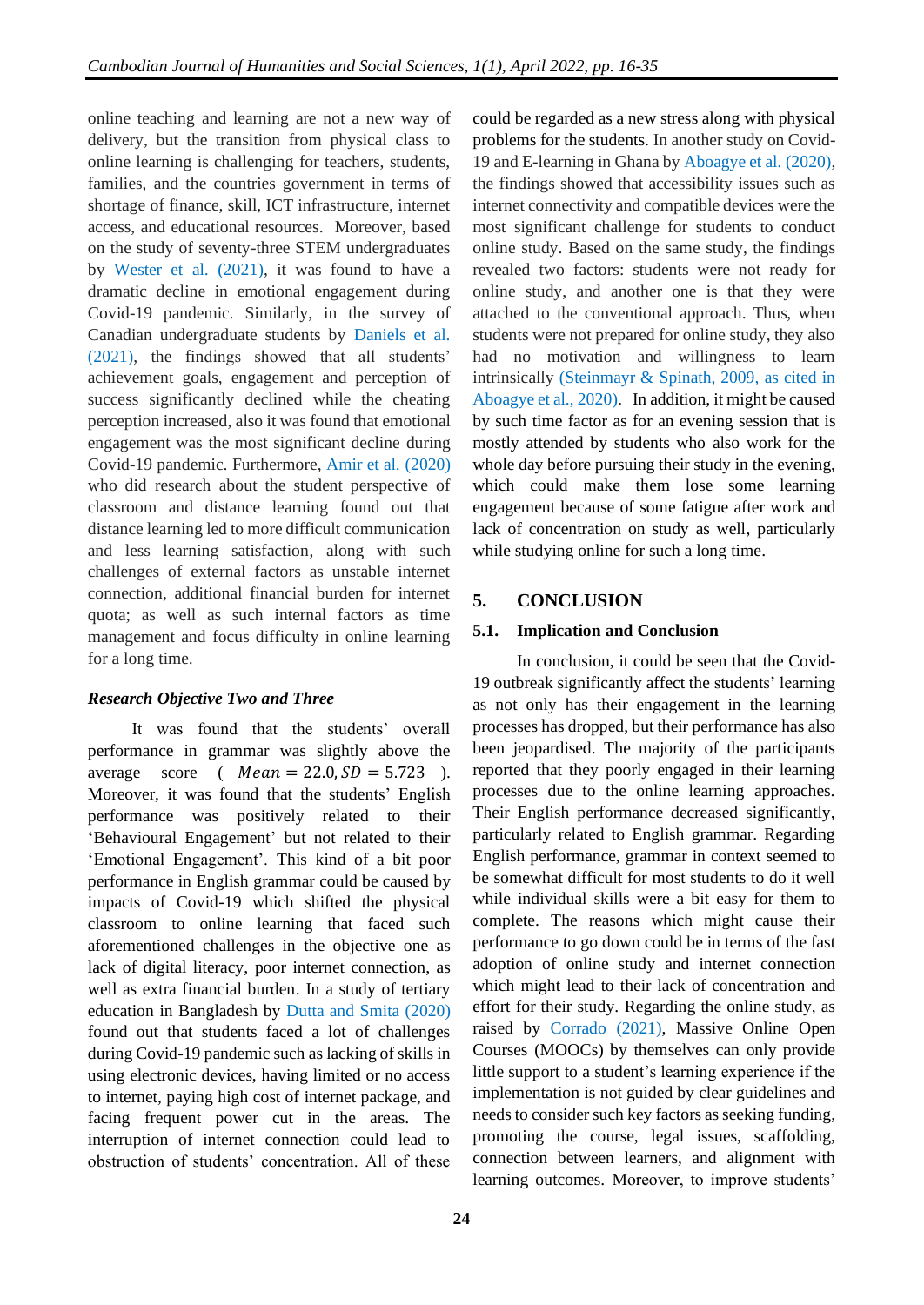English language performance particularly in applying grammar in the context, blended learning approach should be applied to engage students in learning and guiding them to extend their learning outside the classroom by using various technological resources both offline and online (Qindah, 2018) so that students' engagement, motivation, and active learning will be enhanced to promote their academic performance.

## **5.2. Limitation and Direction for Further Study**

It should be noted that the context, interpretation and the findings of this research were bonded to the following limitations:

- o It was conducted with a small sample size from limited courses within a particular university; therefore, making a generalization to the whole university or other population is not scientifically practical.
- o The research questionnaire used was strictly situational-based which bonded to the actual situation of online learning during the Covid-19; therefore, the items chosen were strongly related to the aforementioned situation. The results may not reflect the theoretical framework of students' engagement and learning performance.
- o The English test items used in this study covered only a few grammatical points such as tenses, passive voices, verb patterns and grammar in context based on UC's English courses; therefore, the performance level found in this study may not reflect the students' real knowledge in English.

Therefore, the researchers suggest a further study that should go deeper in all macro skills to analyse the students' English performance. The engagement assessment should cover more items beyond the context-based of online learning. Moreover, to provide a strong scientific foundation of theoretical framework, future research should be conducted in a larger sample size across different higher institutions.

## **Acknowledgement**

The authors are deeply indebted to the Institute of Humanities and Social Sciences, the Royal Academy of Cambodia, for granting the financial support which led to the implementation of this research. They also wish to thank to all the parties concerned, including the Dean of School of Foreign Languages, lecturers, and particularly to the undergraduate students in the academic year 2021-2022 at the University of Cambodia (UC), whose cooperation means the world to this research.

## **REFERENCES**

- Abbing, J. (2013). The effect of students' engagement on academic achievement in different stages of their academic career from a dropout perspective. *BA Thesis Universiteit Twente*. http://essay.utwente.nl/64264/1/Abbing J.- S0215767 - bachelorscriptie.pdf
- Aboagye, E., Yawson, J. A., & Appiah, K. N. (2020). COVID-19 and E-Learning: the Challenges of Students in Tertiary Institutions. *Social Education Research*, *2*(1), 1-8. https://doi.org/10.37256/ser.212021422
- ACER. (2012). *Australasian Survey of Student Engagement 2012 Institution Report*. http://www.acer.edu.au/research/ausse
- Akbari, E., Naderi, A., Simons, R. J., & Pilot, A. (2016). Student engagement and foreign language learning through online social networks. *Asian-Pacific Journal of Second and Foreign Language Education*, *1*(1), 1–22. https://doi.org/10.1186/s40862-016-0006-7
- Al-Mekhlafi, A. M. (2011). Difficulties in teaching and learning grammar in an EFL context. *International Journal of Instruction*, *4*(2), 69– 92.
- Amir, L.R., Tanti, I., Maharani, D.A., Wimardhani, Y.S., Julia, V., Sulijaya, B., & Puspitawati, R. (2020)*.* Student perspective of classroom and distance learning during COVID-19 pandemic in the undergraduate dental study program Universitas Indonesia. *BMC Medical Education* 20**,** 392. https://doi.org/10.1186/s12909-020-02312-0
- Basilaia, G., & Kvavadze, D. (2020). Transition to online education in schools during a SARS-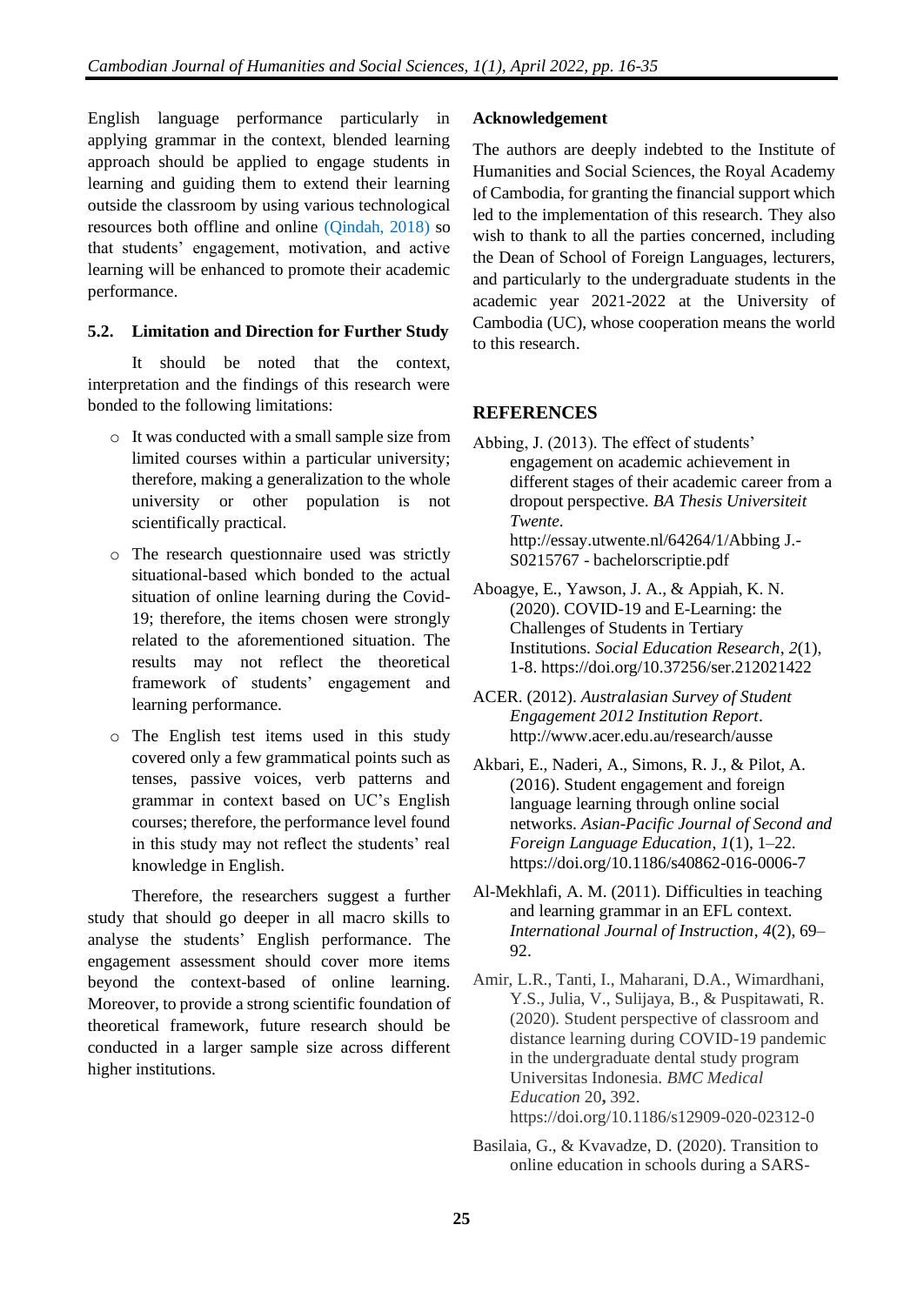CoV-2 Coronavirus (COVID-19) pandemic in Georgia. Pedagogical Research, 5, Article No. em0060. https://doi.org/10.29333/pr/7937

Barghaus, K., Fantuzzo, J., LeBoeuf, W., Henderson, C., Li, F., & McDermott, P. (2017). Problems in classroom engagement: Validation of an assessment for district-wide use in the early primary grades. *Early Education and Development*, *28*(2), 154–166. https://doi.org/10.1080/10409289.2016.119701 2

Bourdieu, P. (1986). The forms of capital. *Handbook of Theory and Research for the Sociology of Education*, 241–258. https://doi.org/10.4324/9780429494338

- Cam, L., & Tran, T. M. T. (2017). An evaluation of using games in teaching English grammar for first year English-majored students at Dong Nai Technology University. *Int. J. Learn. Teach. Educ. Res., 16*(7), 55–71.
- Carini, R. M., Kuh, G. D., & Klein, S. P. (2006). Student engagement and student learning: Testing the linkages. *Research in Higher Education*, *47*(1), 1–32. https://doi.org/10.1007/s11162-005-8150-9

Chan, H. (2018). Cambodian EFL students' investment in learning English: Perspectives and practices. *Teflin Journal*, *29*(1), 45–71. https://doi.org/10.15639/teflinjournal.v29i1/45- 71

- Chang, S.-J. (2012). The performance of English tenses: A study of English majors in a technological college in Southern Taiwan. National Pingtung Institute of Commerce.
- Coates, H. (2005). The value of student engagement for higher education quality assurance. *Quality in Higher Education*, *11*(1), 25–36. https://doi.org/10.1080/13538320500074915

Conner, J. O. (2009). Student engagement in an independent research project: The influence of cohort culture. *Journal of Advanced Academics*, *21*(1), 8–38. https://doi.org/10.1177/1932202X0902100102

- Corrado, R., Pretorius, E., & van der Westhuizen, G. (2021). Undergraduate students' experiences of the use of MOOCs for learning at a Cambodian University. *Education Sciences*, *11*(7), 336. MDPI AG. Retrieved from http://dx.doi.org/10.3390/educsci11070336
- Creswell, W. J., & Creswell, J. D. (2018). Research

design: Qualitative, quantitative and mixed methods approaches. In *Journal of Chemical Information and Modeling*, *53*(9).

Daniels, L.M., Goegan, L.D. & Parker, P.C. (2021) The impact of COVID-19 triggered changes to instruction and assessment on university students' self-reported motivation, engagement and perceptions. *Social Psychology of Education* 24**,** 299–318. https://doi.org/10.1007/s11218-021-09612-3

- Dunn, R. S., & Griggs, S. A. (2000). Practical approaches to using learning styles in higher education. USA.
- Dutta, S. & Smita, M. (2020) The impact of COVID-19 pandemic on tertiary education in Bangladesh: Students' perspectives. *Open Journal of Social Sciences*, 8, 53-68. doi: 10.4236/jss.2020.89004.
- Fredricks, J. A., Blumenfeld, P. C., & Paris, A. H. (2004). School engagement: Potential of the concept, state of the evidence. *Review of Educational Research, 74*(1), 59-109. doi:10.3102/00346543074001059
- Hang, C. (2014). Education reform, English language learning, and the ASEAN community. MOEYS. Retrieved on November 8, 2021 from http://www.moeys.gov.kh/en/ministerpage/education-reform,-english-languagelearning-and-the-aseancommunity.html#.YYiU69pBzIU
- Hashim, A., Chee Leong, Y., & Tra Pich, P. (2014). English in higher education in cambodia. *World Englishes*, *33*(4), 498–511. https://doi.org/10.1111/weng.12110
- Heng, K. (2017). Cambodian EFL university students & learning strategies and motivation to improve their English language speaking skills: A qualitative study. *Journal of English Studies Cambodian*, *12*(2), 45–70.

Heng, K. (2020). COVID-19: A silver lining in the crisis for Cambodia's education sector. *Cambodian Education Forum*, *2*(December), 41–47. https://www.facebook.com/CEF.Cambodia

Heng, K. (2012). College student involvement in English language learning in Cambodia : Trends and patterns. *Journal of International Development and Cooperation*, *19*(1), 13–23. https://doi.org/10.15027/33827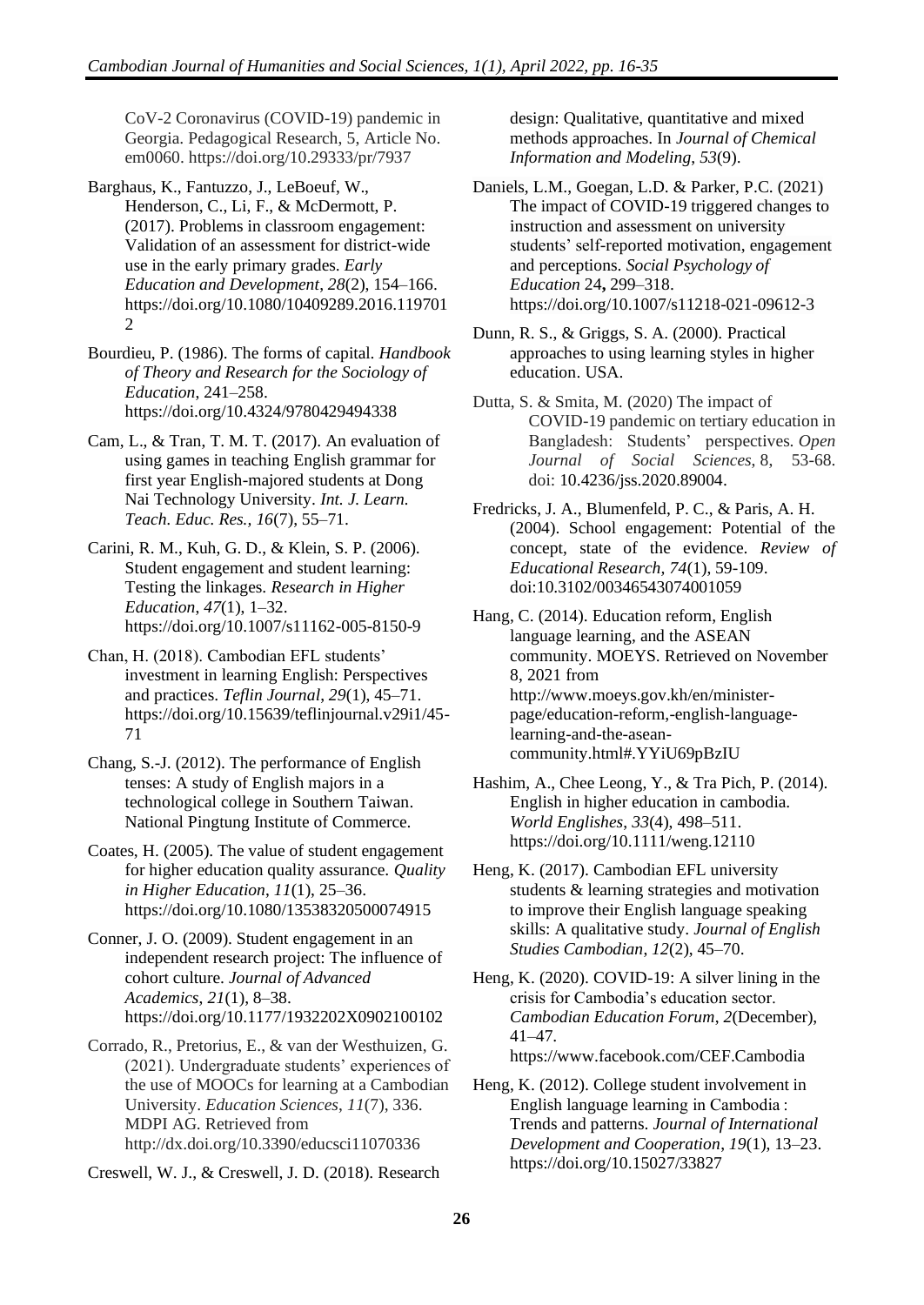- Heng, K. (2014). The relationships between student engagement and the academic achievement of first-year university students in Cambodia. *Asia-Pacific Education Researcher*, *23*(2), 179–189. https://doi.org/10.1007/s40299-013- 0095-8
- Igawa, K. (2008). English language and its education in Cambodia, a country in transition. *Shitennoji University Bulletin*, *46*, 343–368. http://www.shitennoji.ac.jp/ibu/images/toshoka n/kiyo46-20.pdf
- Itua, I., Coffey, M., Merryweather, D., Norton, L. & Foxcroft, A. (2014) Exploring barriers and solutions to academic writing: Perspectives from students, higher education and further education tutors, Journal of Further and Higher Education, 38:3, 305- 326, DOI: 10.1080/0309877X.2012.726966
- Johnson, M. K., Crosnoe, R., & Elder, G. H. (2001). Students' attachment and academic engagement: The role of race and ethnicity. *Sociology of Education*, *74*(4), 318–340. https://doi.org/10.2307/2673138
- Kellogg, R. T., & Raulerson, B. A. (2007). Improving the writing skills of college students. *Psychonomic Bulletin and Review*, *14*(2), 237–242. https://doi.org/10.3758/BF03194058
- Kong, Q.-P., Wong, N.-Y., & Lam, C.-C. (2003). Student engagement in mathematics: Development of instrument and validation of construct. *Mathematics Education Research Journal*, *15*(1), 4–21.
- Kuh, G. D. (2009). The national survey of student engagement: Conceptual and empirical foundations. *New Directions for Institutional Research*, *2009*(141), 5–20. https://doi.org/10.1002/ir.283

Lee, K. R. (2018). An investigation of the relationships of student engagement and academic performance of supplemental instruction students concurrently enrolled in a gateway mathematics course at California State University in Southern California. In *ProQuest Dissertations and Theses*. https://search.proquest.com/docview/20292415 51?accountid=26642%0Ahttp://link.periodicos. capes.gov.br/sfxlcl41?url\_ver=Z39.88- 2004&rft\_val\_fmt=info:ofi/fmt:kev:mtx:dissert ation&genre=dissertations+%26+theses&sid=P

roQ:ProQuest+Dissertations+%26+Theses+Gl

oba

- Lin, C. J., Hwang, G. J., Fu, Q. K., & Cao, Y. H. (2020). Facilitating EFL students' English grammar learning performance and behaviors: A contextual gaming approach [Elsevier Ltd]. In *Computers and Education* (Vol. 152, Issue March). Retrieved from https://doi.org/10.1016/j.compedu.2020.10387 6
- Lumpkin, A. (2015). Enhancing undergraduate students' research and writing. *International Journal of Teaching and Learning in Higher Education*, *27*(1), 130–142. http://www.isetl.org/ijtlhe/
- MoEYS. (2019). Education congress: The education, youth and sport performance in the academic year 2017-2018 and goals for the academic year 2018-2019*.* Phnom Penh.
- Mohamed, W. A. (2020). Libyan students' perceptions of IELTS preparation and classroom realities: Cases from Libyan students studying in the United States. In Dr. Youssif Zaghwani Omar (Ed.), *Padegogical Contemplations and Thoughts on English Language Learning, Teaching and Acquisition in the Libyan Environment* (1st ed.). Democratic Arab Center for Strategic, Political & Economic Studies.
- Norazmi, et al. (2017). Exploring student engagement in writing using the flipped classroom approach. *Pertanika Journal of Social Sciences & Humanities*, *25*(2), 663–673.
- Pike, G. R., Kuh, G. D., & McCormick, A. C. (2011). An investigation of the contingent relationships between learning community participation and student engagement. *Research in Higher Education*, *52*(3), 300– 322. https://doi.org/10.1007/s11162-010-9192- 1
- Qindah, S. (2018). The effects of blended learning on EFL students' usage of grammar in context. *The Eurasia Proceedings of Educational & Social Sciences (EPESS)*, *10*, 11–22.
- Raine, D., & Gretton, S. (2013). Student engagement survey. *Journal for Excellence in Teaching and Learning*, 1–21.
- Sajid, M., & Siddiqui, A. J. (2015). Lack of academic writing skills in English language at higher education level in Pakistan : Causes , effects and remedies. *International Journal of*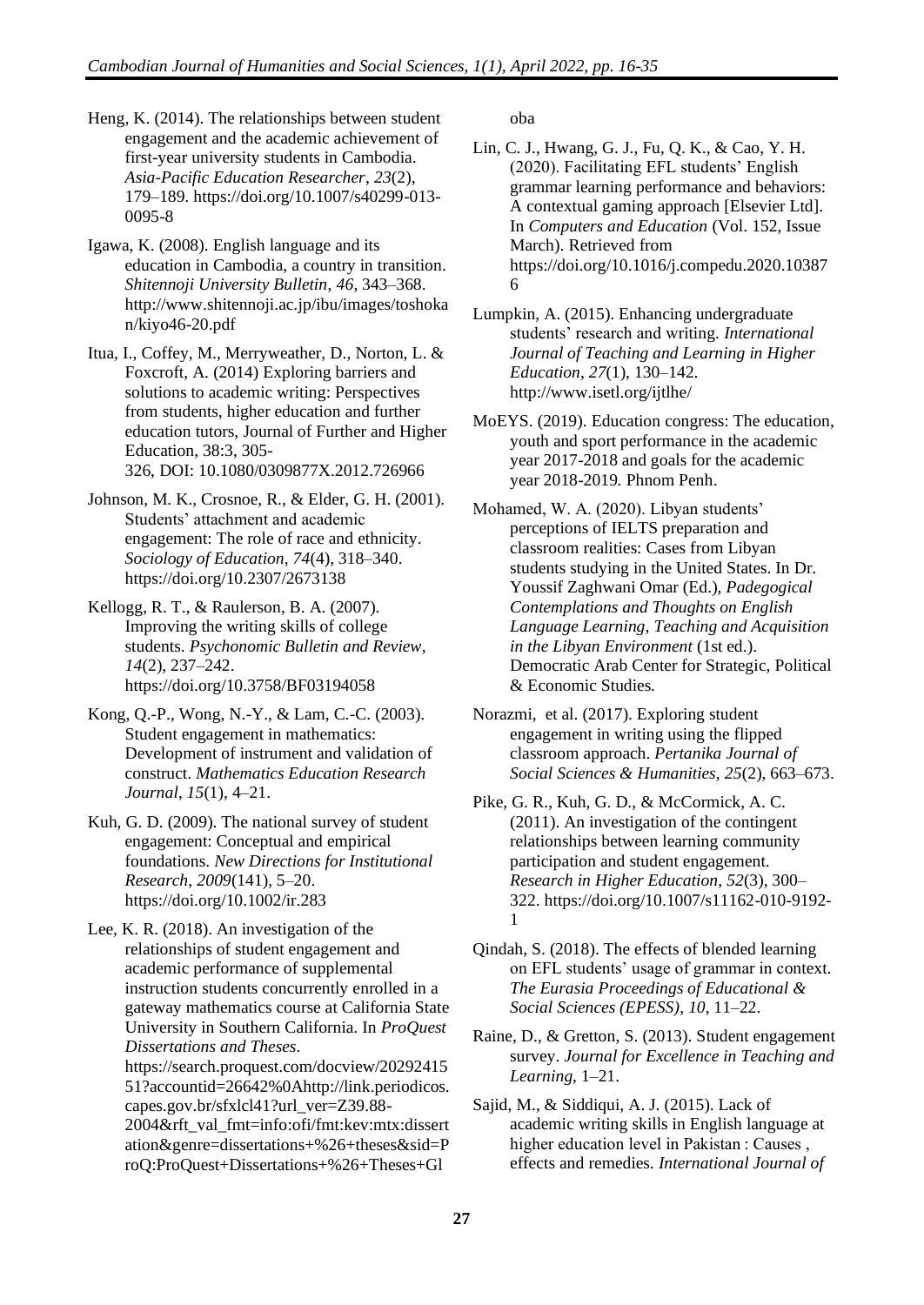*Language and Linguistics*, *2*(4), 174–186.

Salamonson, Y., Andrew, S., & Everett, B. (2009). Academic engagement and disengagement as predictors of performance in pathophysiology among nursing students. *Contemporary Nurse*, *32*(1–2), 123–132. https://doi.org/10.5172/conu.32.1-2.123

Shaw, V. N. (2002). Peer review as a motivating device in the training of writing skills for college students. *Journal of College Reading and Learning, 33*(1), 68-76. doi:10.1080/10790195.2002.10850138

Shernoff, D. J., Csikszentmihalyi, M., Schneider, B., & Shernoff, E. S. (2003). Student engagement in high school classrooms from the perspective of flow theory. *School Psychology Quarterly*, *18*(2), 158–176. https://doi.org/10.1521/scpq.18.2.158.21860

Skinner, E.A. & Pitzer, J.R. (2012). Developmental dynamics of student engagement, copng, and everyday resilence. In S.L. Christenson, A.L. Reschly, & C. Wylie (Eds), *Handbook of Research on Student Engagement*, 21-44. Springer Science + Business Media. http://doi.org/10.1007/978-1-4614-2018-7\_2

Smagorinsky, P., Wright, L., Augustine, S. M., O'Donnell-Allen, C., & Konopak, B. (2007). Student engagement in the teaching and learning of grammar: A case study of an earlycareer secondary school English teacher. *Journal of Teacher Education*, *58*(1), 76–90. https://doi.org/10.1177/0022487106295727

Steinmayr R, & Spinath B. (2009). The importance of motivation as a predictor of school achievement. Learning and individual differences, 19 (1), 80-90.

Sun, S. (2019). A case study evaluation of curriculum of English subject for lower secondary school in Cambodia. *American International Journal of Social Science*, *8*(1), 78–89. https://doi.org/10.30845/aijss.v8n1p11

Trowler, P., & Trowler, V. (2010). Student engagement evidence summary. In *DepaHigher EducationHigher Education* (Issue November). University of Lancaster.

Trowler, V. (2010). Student engagement literature review. *Higher Education*, *November*, 1–15. http://americandemocracy.illinoisstate.edu/doc uments/democratic-engagement-white-paper-2\_13\_09.pdf

Vinson, D., Nixon, S., Walsh, B., Walker, C., Mitchell, E., & Zaitseva, E. (2010). Investigating the relationship between student engagement and transition. *Active Learning in Higher Education*, *11*(2), 131–143. https://doi.org/10.1177/1469787410365658

Wester, E. R., Walsh, L. L., Arango-Caro, S., & Callis-Duehl, K. L. (2021). Student engagement declines in STEM undergraduates during Covid-19–driven remote learning. *Journal of microbiology & biology education*, *22*(1), ev22i1-2385.



**Chumrong CHHOM**

To Know More





**B.Ed in TEFL** *Institute of Foreign Language (IFL), RUPP*

**MA in TEFL**

*Norton University, Cambodia*

#### **Research Interest:**

- Learning engagement
- Language performance
- Motivation
- Teaching and learning grammar



**Bunly KEP**

To Know More • Motivation



## **Workplace:** Institute of Police Science

Research, Police Academy of Cambodia

## **PhD's Degree in Leadership**

*Pannasastra University of Cambodia*

#### **Research Interest:**

- Organizational behavior
- Organizational learning
-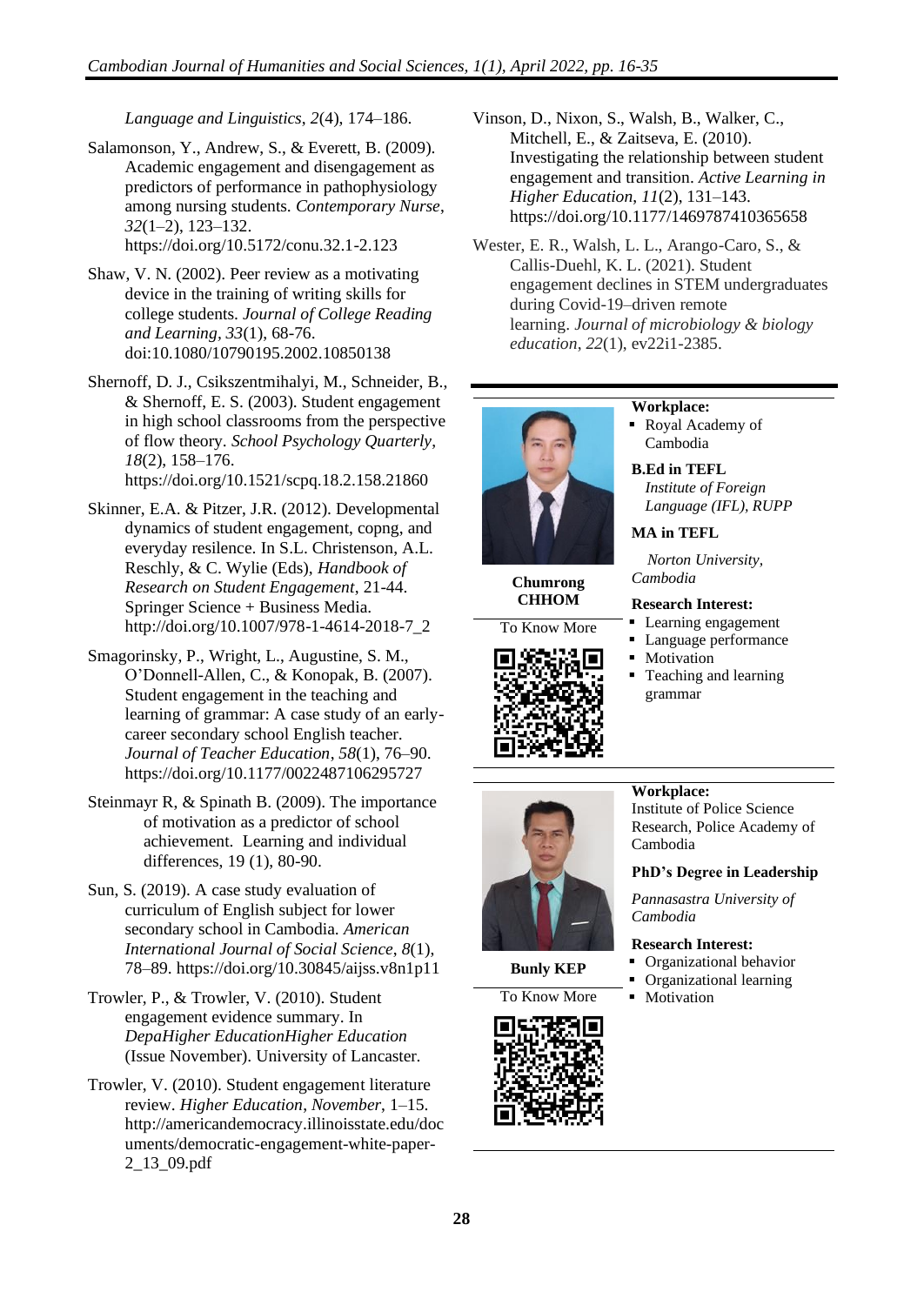## **APPENDIX**

## **SURVEY QUESTIONNAIRE**

## **Students' Engagement and English Language Performance: A Case of Undergraduate Students in University of Cambodia**

## **Research Purpose:**

This study aims at assessing the relationship between students' learning engagement with their English language performance. The analysis from this study is exclusively for research and educational purposes where privacy of your information will be kept confidential.

## **(Your Cooperation is highly appreciated.)**

## **Part 1: General Questions**

| $Q1:$ Gender: $\square$ Female                                                                                                    |                       |                    |           | $\square$ Male |                            |  |                          |                   |  |
|-----------------------------------------------------------------------------------------------------------------------------------|-----------------------|--------------------|-----------|----------------|----------------------------|--|--------------------------|-------------------|--|
| Q2: Age: $\Box$ Below 18 $\Box$ 18-24                                                                                             |                       |                    |           |                | $\Box$ 24-30               |  | $\Box$ Over 30           |                   |  |
| Q3: Did you attend English classes at extra hours during your general education years?                                            |                       |                    |           |                |                            |  |                          |                   |  |
| $\Box$ Yes                                                                                                                        |                       |                    | $\Box$ No |                |                            |  |                          |                   |  |
| Q4: Degree Status:                                                                                                                |                       | $\Box$ Scholarship |           |                | □ Partial Scholarship      |  |                          | $\Box$ Fully Paid |  |
|                                                                                                                                   | Q5: Learning Schedule |                    |           |                |                            |  |                          |                   |  |
| $\Box$ Weekday (Morning)                                                                                                          |                       |                    |           |                | $\Box$ Weekday (Afternoon) |  | $\Box$ Weekday (Evening) |                   |  |
| $\Box$ Weekend                                                                                                                    |                       |                    | ΙI        |                |                            |  |                          |                   |  |
| Q6: Do you have part-time or full-time job that requires certain knowledge of English to perform daily tasks<br>more effectively? |                       |                    |           |                |                            |  |                          |                   |  |

 $\Box$  Yes  $\Box$  No

## **Part 2: English Learning Experiences**

With regard to your previous learning experience at high school (either in formal classes or extra-paid classes), how often did you do the following tasks in English?

|                | <b>Activities/Statements</b>                                                                    | <b>Never</b> | <b>Rarely</b> | <b>Sometimes</b> | <b>Often</b> | <b>Always</b> |
|----------------|-------------------------------------------------------------------------------------------------|--------------|---------------|------------------|--------------|---------------|
| Q7             | I attended English extra-paid classes to<br>improve my English during high school<br>education. |              |               |                  |              |               |
| Q8             | Read English texts/ stories then write a<br>summary of 200-500 words.                           |              |               |                  |              |               |
| Q <sub>9</sub> | Were asked to write a paragraph about any<br>general topic.                                     |              | □             | $\mathbf{L}$     |              |               |
| Q10            | Write a short essay about any general topic.                                                    |              |               |                  |              |               |
| Q11            | Write a paragraph about specialized/technical<br>topic (more academic).                         |              |               |                  |              |               |
| Q12            | Write a short essay/school report about<br>specialized/technical topic (more academic).         |              |               |                  | n            |               |
| Q13            | Have peer/classroom conversation during<br>learning hours.                                      |              |               |                  | m,           |               |
| Q14            | Conduct roleplay during learning hours.                                                         |              |               |                  | H            |               |
| Q15            | Make a presentation in front of the class that<br>last from 10-15 minutes.                      |              |               |                  |              |               |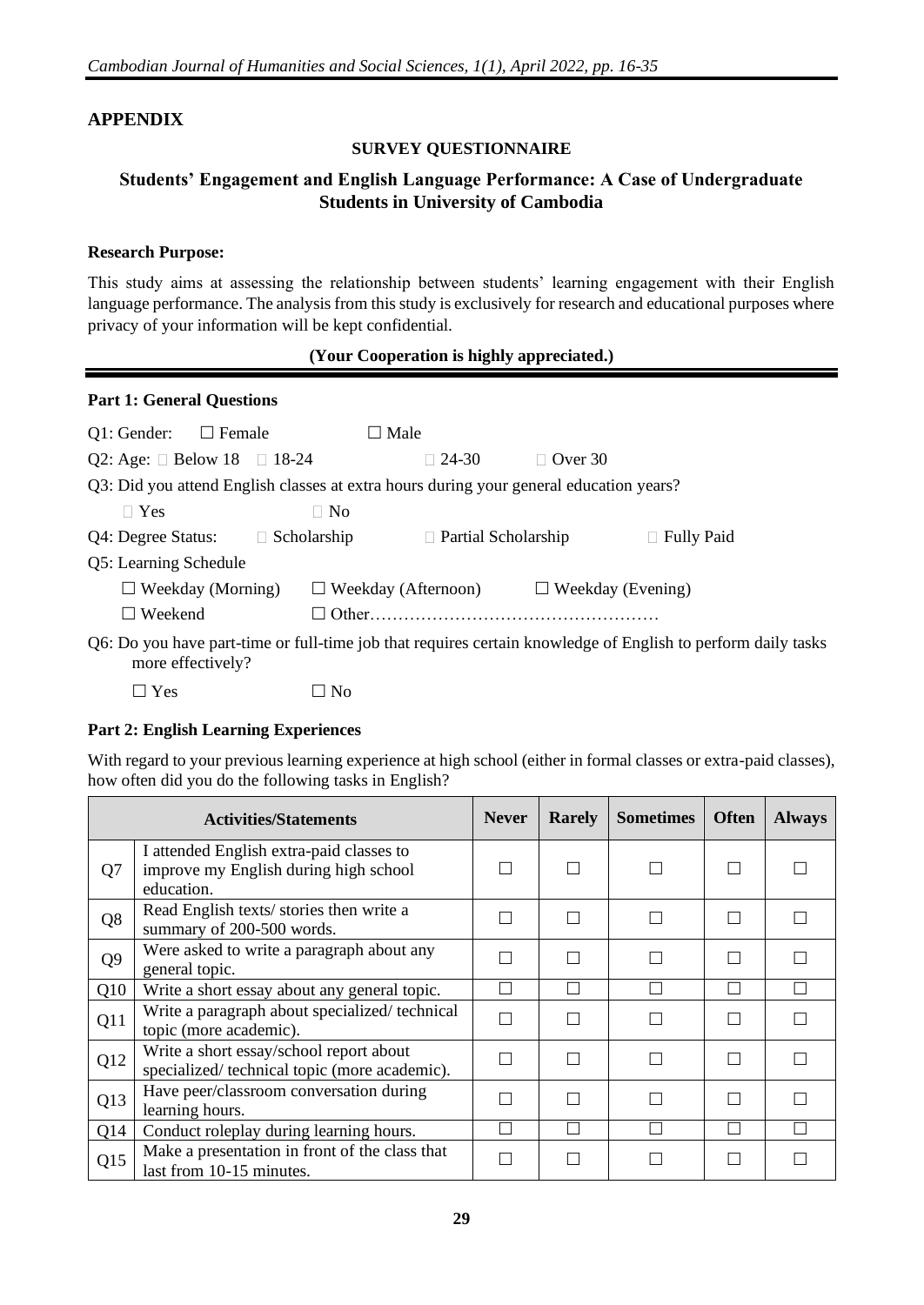## **Part 3: Learning Engagement**

In your experience at your university during the current academic year, about how often have you done each of the following?

|     | <b>Activities</b>                                                                                           | <b>Never</b> | <b>Rarely</b> | <b>Sometimes</b> | <b>Often</b> | <b>Always</b> |
|-----|-------------------------------------------------------------------------------------------------------------|--------------|---------------|------------------|--------------|---------------|
| Q16 | Sought advice from academic staff including<br>lecturers and/or consulting adviser.                         |              |               |                  |              |               |
| Q17 | Made a class or online presentation on your<br>assigned work.                                               | П            | П             | П                | П            | П             |
| Q18 | Worked hard to master difficult contents or<br>lessons in your classes.                                     | П            | П             | П                | $\Box$       | П             |
| Q19 | Prepared two or more drafts of an assignment<br>before handing it in.                                       |              |               | П                | $\Box$       |               |
| Q20 | Used library resources on campus or online to<br>do your work or expand your horizons.                      | $\Box$       | П             | $\Box$           | П            | П             |
| Q21 | Worked on an essay or assignment that<br>required integrating ideas or information from<br>various sources. | П            | П             | П                | П            |               |
| Q22 | Blended academic learning with workplace<br>experience.                                                     | $\Box$       | П             | П                | П            |               |
| Q23 | Came to class having completed writings or<br>assignments.                                                  | П            | П             | П                | $\Box$       |               |
| Q24 | Worked with other students outside class to<br>prepare assignments.                                         | П            | П             | П                | П            | П             |
| Q25 | Tutored or taught other university students<br>(paid or voluntary).                                         | П            | П             | П                | П            |               |
| Q26 | Used an online learning system to discuss or<br>complete an assignment.                                     | П            | П             | $\Box$           | П            |               |
| Q27 | Discussed ideas from your readings or classes<br>with teaching staff outside class.                         | $\Box$       | П             | П                | П            | $\perp$       |
| Q28 | Received prompt written or oral feedback<br>from lecturers on your academic performance.                    | $\Box$       | П             | $\Box$           | $\Box$       |               |
| Q29 | Worked harder than you thought you could to<br>meet your lecturers' standards or<br>expectations.           |              |               | - 1              |              |               |

How do you agree to the following statements?

|                 | <b>Statements</b>                                                                                      | <b>Strongly</b><br><b>Disagree</b> | <b>Disagree</b> | <b>Normal</b> | Agree | <b>Strongly</b><br>Agree |
|-----------------|--------------------------------------------------------------------------------------------------------|------------------------------------|-----------------|---------------|-------|--------------------------|
| Q30             | I always prepare myself well for my<br>English classes, tests and quizzes.                             |                                    | П               |               |       |                          |
| Q31             | I always feel nervous in quizzes or exams<br>of English.                                               |                                    |                 |               |       |                          |
| Q32             | I often motivate myself to get a good<br>score in English.                                             |                                    |                 |               |       |                          |
| Q33             | I always pay full attention during my<br>English classes.                                              |                                    |                 |               |       |                          |
| Q <sub>34</sub> | I always find time outside of my usual<br>classes to listen or watch songs, movies<br>etc. in English. |                                    | П               |               |       |                          |

**(Thank you for your cooperation)**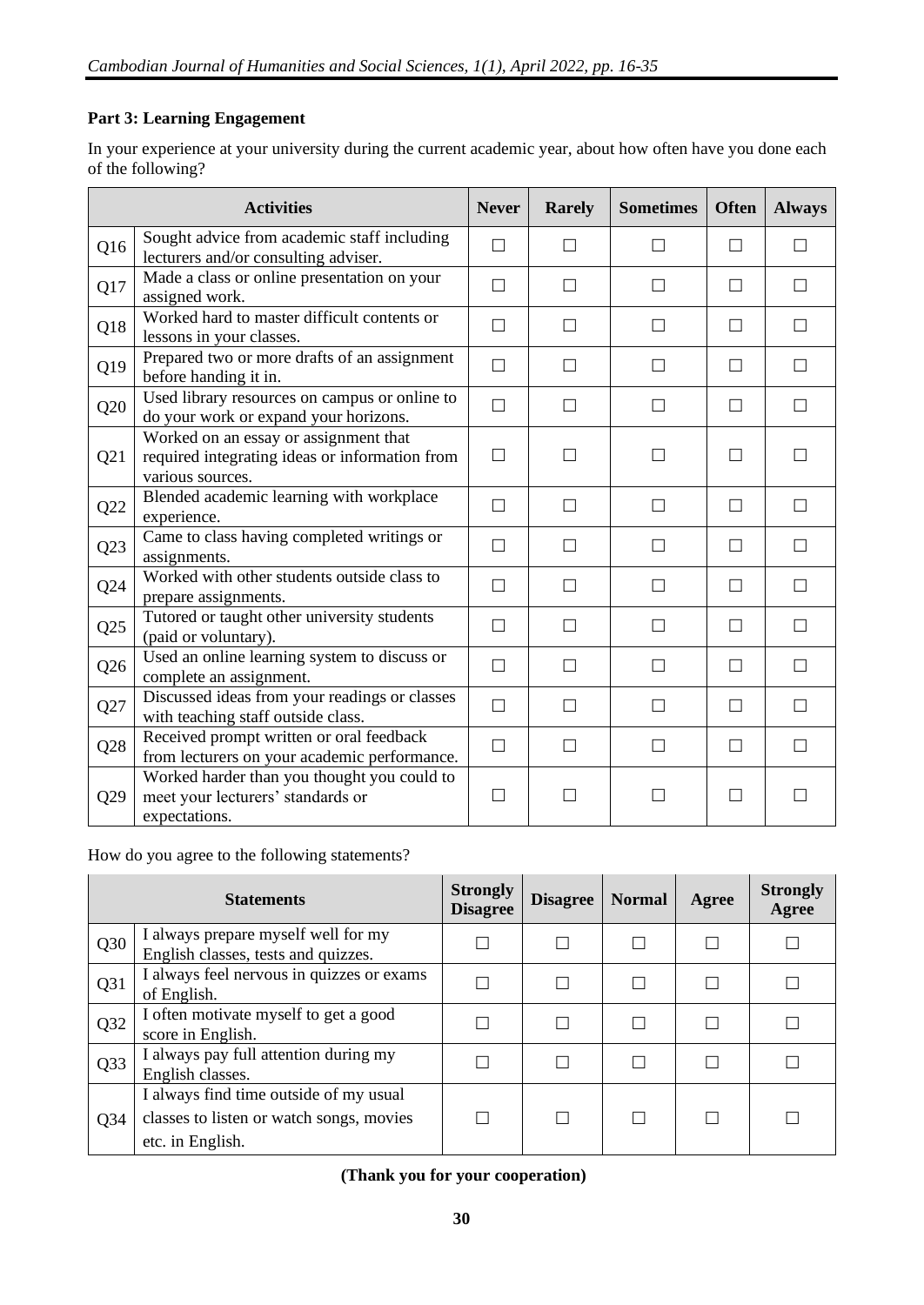## **ENGLISH GRAMMAR TESTING**

This test is just a normal survey to identify the grammar points you have learnt from various subjects at the University of Cambodia such as ENG 108, ENG 208, and particularly ENG 107. The main purpose is to find out what problems you may face in learning these grammar points, particularly on tenses, verb patterns, and passive voices. Thank for your cooperation in completing this survey.

## **SECTION 1: TENSES**

## **Read the following sentences and identify whether the following sentences are correct or incorrect.**

- 1. Since I have been a college student, I made many new friends. A. Correct B. Incorrect
- 2. I was interested in physics since high school. A. Correct B. Incorrect
- 3. Having good social skills is essential for my job, and I decide to take a class in personal communication. A. Correct B. Incorrect
- 4. Since she was a child, she likes sports, especially water sports, such as swimming and waterskiing. A. Correct B. Incorrect
- 5. Mario graduate as a veterinarian in January of last year. A. Correct B. Incorrect
- 6. Riza speaks English and comes from USA. A. Correct B. Incorrect
- 7. First, we went to Kirium Resort. Then we travel to Preah Sihanouk and Koh Kong. Finally, we visit Kampot.

A. Correct B. Incorrect

8. There are rumors that college tuition is higher next year. A. Correct B. Incorrect

9. By the time of the presidential election, the candidates will have campaigned in most, if not all, of the 50 states.

A. Correct B. Incorrect

10. In my opinion, voting in elections was very important. A. Correct B. Incorrect

## **SECTION 2: VERB PATTERNS**

## **Choose the correct verb form to complete each sentence.**

11. Are you looking forward to with your childhood friend? A. meet up B. meeting up C. to meet up

12. I really don't mind \_\_\_\_ my little sister. A. look after B. looking after C. to look after

13. If you want me to tell you, you have to promise \_\_\_\_ it a secret.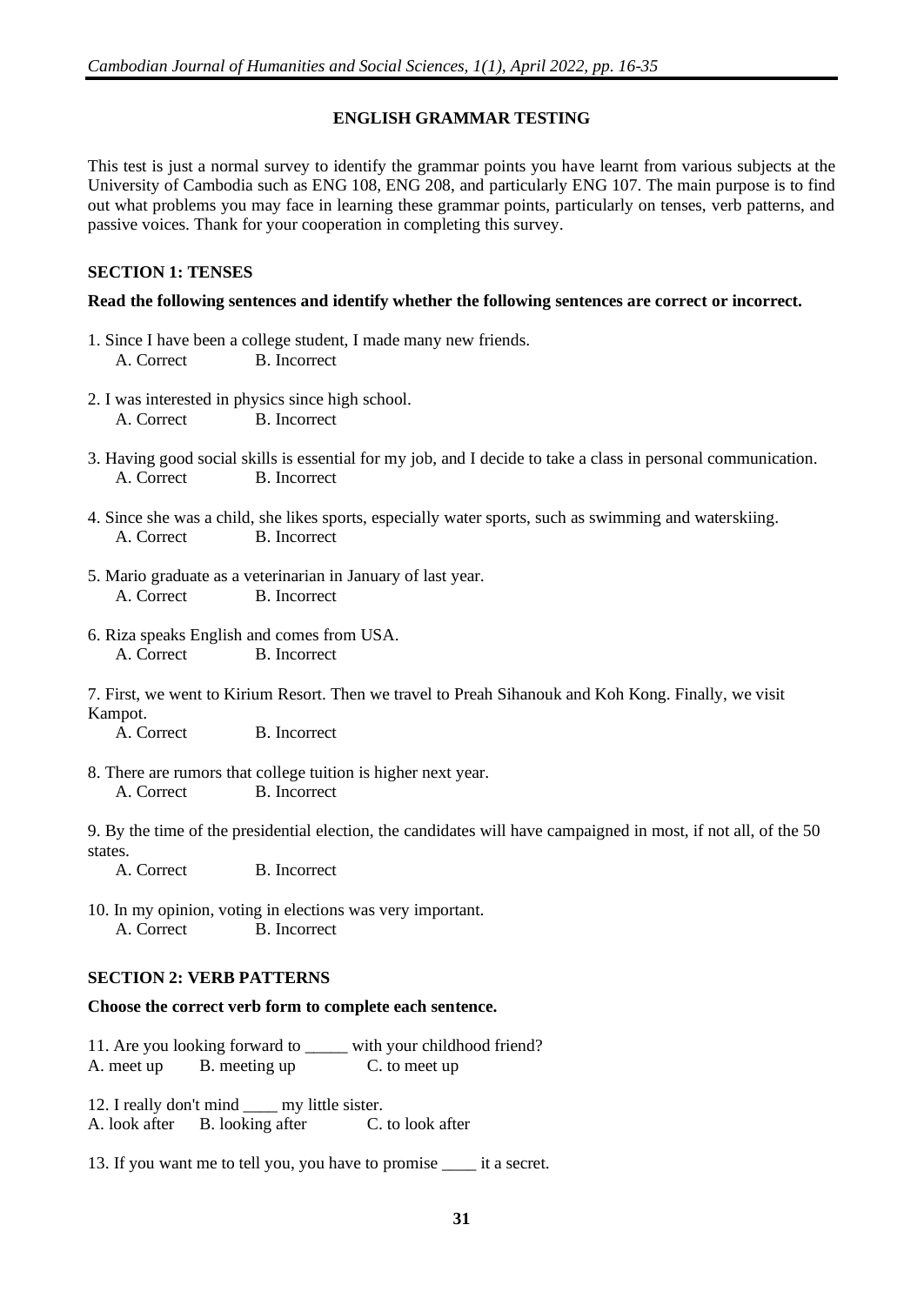A. keep B. keeping C. to keep 14. I regret  $\frac{1}{\text{B}}$  her because it's not her fault.<br>A. blame  $\frac{1}{\text{B}}$  blaming  $\frac{1}{\text{C}}$  to b B. blaming C. to blame 15. My son denied my smart phone. A. break B. breaking C. to break 16. I usually stop \_\_\_\_\_ breakfast before going to school, so I won't feel hungry in the class. A. eat B. eating C. to eat 17. I am not sure who for help with this problem. A. ask B. asking C. to ask 18. Aren't you afraid of \_\_\_\_\_\_ your father in the party? A. meet B. meeting C. to meet 19. I believe in \_\_\_\_\_\_ hard, not in destiny. A. work B. working C. to work 20. He went on \_\_\_\_\_\_ till 11 o'clock to review the lessons. A. study B. studying C. to study

## **SECTION 3: PASSIVE VOICES**

## **Read carefully and choose the best sentences that are changed correctly from active to passive voices.**

- 21. My parents usually teach me for 1 hour before going to bed.
- A. I am usually being taught for 1 hour before going to bed by my parents.
- B. I am usually taught by my parents for 1 hour before going to bed.
- C. Before going to bed, I am usually being taught for 1 hour by my parents.
- D. Before going to bed, my parents are usually taught by me for 1 hour.

22. Her children are offering each monk some food and money in front of their house at the moment.

- A. Each monk is offered some food and money by her children in front of their house at the moment.
- B. Some food and money are offered by her children to each monk in front of their house at the moment.
- C. Each monk is being offered some food and money by her children in front of their house at the moment.
- D. Each monk, some food and money are being offered by her children in front of their house at the moment.
- 23. Someone has stolen some fruit from my garden.
- A. Some fruit has been stolen from my garden by someone.
- B. Some fruit have been stolen from my garden by someone.
- C. Some fruit has been being stolen from my garden.
- D. Some fruit has been stolen from my garden.

24. The police accused 3 people of breaching the curfew last night.

- A. Breaching the curfew was being accused by police of 3 people last night.
- B. 3 people were accused of breaching the curfew last night by the police.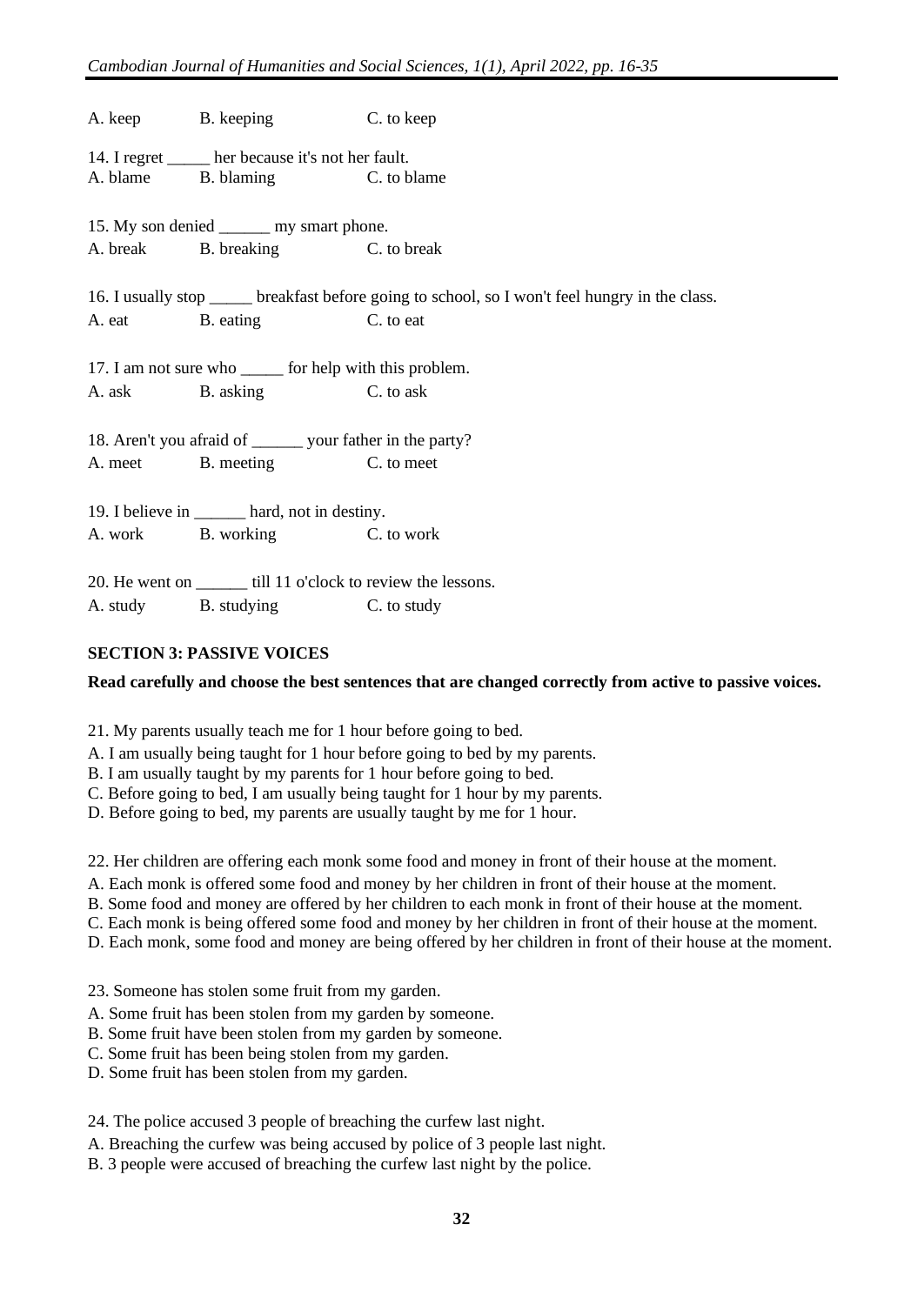- C. 3 people were being accused by the police of breaching the curfew last night.
- D. The police were accused of breaching the curfew last night by 3 people.
- 25. Some students were doing the special midterm assignments to submit to their lecturer while he was teaching the lesson.
- A. The special midterm assignments were being done by some students to submit to their lecturer while he was teaching the lesson.
- B. The special midterm assignments were done by some students to submit to their lecturer while he was teaching the lesson.
- C. Their lecturer was being done the special midterm assignment to submit by some students while he was teaching the lesson.
- D. While he was teaching the lesson, their lecturer was being done the special midterm assignment to submit by some students.
- 26. We had already finished the homework for our lecturer.
- A. Our lecturer had already been finished the homework by us.
- B. The homework had already been finished for our lecturer by us.
- C. The homework had been finished to our lecturer by us.
- D. The homework had already finished by us to our lecturer.
- 27. My friends will hold a farewell party at the end of the semester.
	- A. At the end of the semester will be held a farewell party by my friends.
	- B. My friends will be held a farewell party at the end of the semester.
	- C. A farewell party will be held by at the end of the semester.
	- D. A farewell party will be held by my friends at the end of the semester.
- 28. Riza is going to buy her mother a new phone on Mother's Day.
	- A. Her mother a new phone is going to be bought on Mother's Day by Riza.
	- B. Her mother is being bought a new phone by Riza on Mother's Day.
	- C. A new phone is going to be bought for her mother on Mother's Day by Riza.
	- D. Her mother is going to be being bought a new phone on Mother's Day by Riza.
- 29. You must bring me your new homework tonight.
	- A. I must be brought your new homework tonight.
	- B. Your new homework must be brought me tonight.
	- C. Your new homework must been brought to me tonight.
	- D. I must to be brought your new homework tonight.
- 30. Someone may have forgotten the wallet here.
	- A. The wallet may be forgotten here.
	- B. The wallet here may be forgotten.
	- C. The wallet may have been forgotten here by someone.
	- D. The wallet may have been forgotten here.

## **SECTION 4: GENERAL REVISION**

**Read the passage below about the "Introduction: The Olympics" below and choose the correct answer. You can also just go straight to do the exercises.**

## **Introduction: The Olympics**

The word "Olympics" comes from the name of the town Olympia in Greece, where the ancient Olympic Games were always held. The first recorded Olympic Games were held in 776 B.C.; the Games took place every fourth year after that date until they were abolished by a Roman emperor in A.D. 394.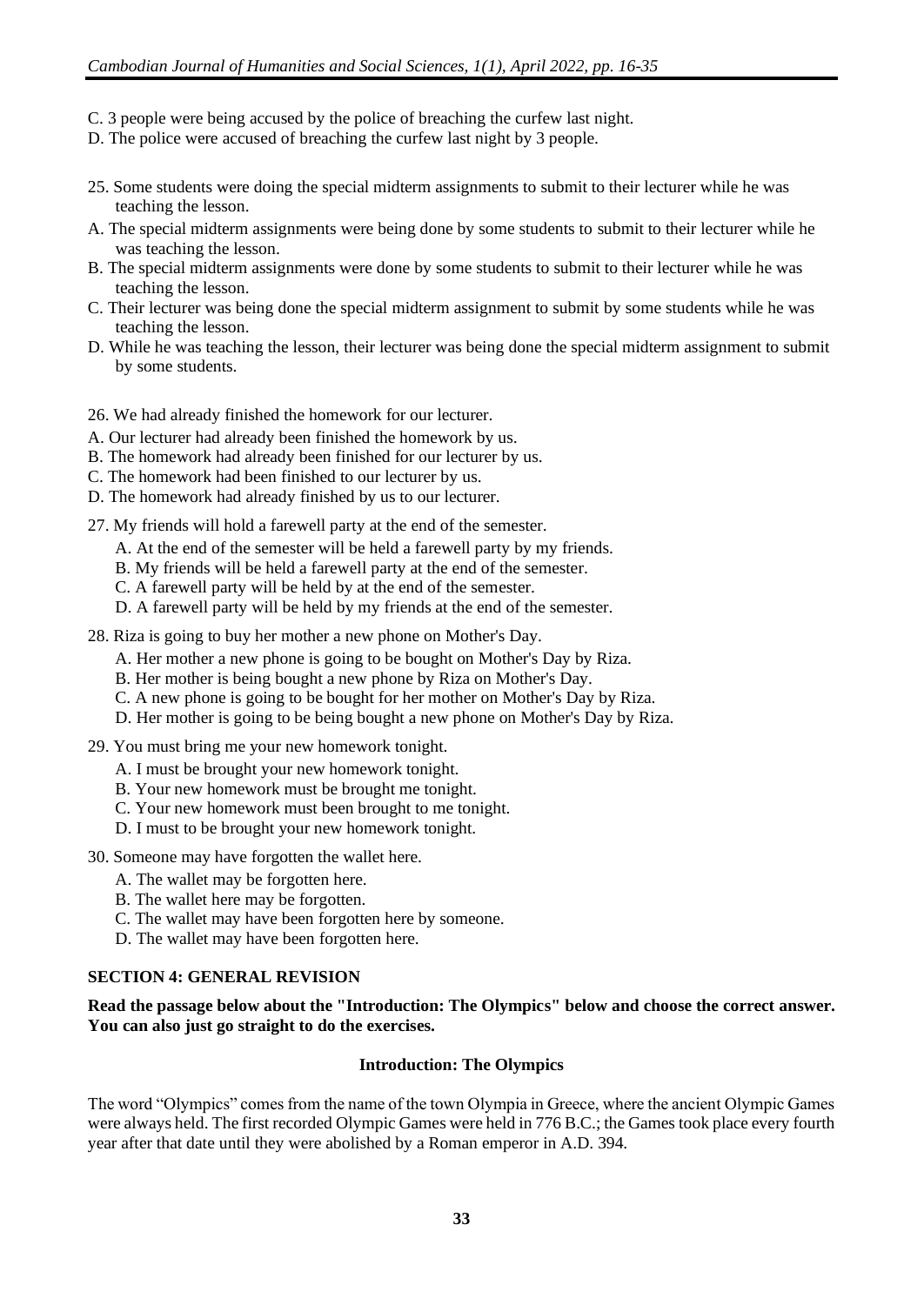It was not until 1875, when archeologists discovered the ruins of the Olympic Stadium in Greece, that interest in the Games was renewed. Baron Pierre de Coubertin, a French scholar and educator, proposed that the Games should be revived as an international competition to encourage both sport and world peace.

The first modern Olympic Games were held in Athens in 1896. Like their classical predecessors, the athletes were men only; women were admitted to the Games in 1900. Since that time, the Games have been held at four-year intervals as in ancient Greece. However, since de Coubertin's dream of world peace has not been realized, the two World Wars prevented those of 1916, 1940, and 1944 from being held.

The Olympic Games have been confined to amateur athletes despite a few recent exceptions. There are pressures on the Olympic authorities to admit other professionals to the Games. Such a step would damage the entire concept of the Olympics. The following words appear on the scoreboard at every Olympic opening: "The most important thing is not to win but to take part." In contrast, the aim of every professional is to win. (*Adopted from TOEFL® Grammar Flash, 2002*)

- 31. When archeologists discovered the ruins of the Olympic Stadium, interest in the Games \_\_\_\_\_\_\_.
	- A. was renewed
	- B. were renewed
	- C. they were renewed
	- D. renewed
- 32. The ancient Olympic Games as amateur contests, but in time became professional.
	- A. begun
	- B. began
	- C. beginning
	- D. they began
- 33. The Olympic Games are held every four years in a selected country, and \_\_\_\_\_\_ to athletes of all nations. A. they are opened
	- B. are opened
	- C. they are open
	- D. it is open

34. Winning first place in an event was the only glory in the ancient Games because second and third places

- \_\_\_\_\_\_. A. did not recognize
- B. are not recognized
- C. was not recognized
- D. were not recognized

35. After more than 1,500 years, Athens \_\_\_\_\_\_ for the site of the first modern Olympics.

- A. were chosen
- B. was chosen
- C. is chosen
- D. chosen

36. The authorities permitted women \_\_\_\_\_\_ in track and field events in the 1928 Winter Games.

- A. to take part
- B. taking part
- C. take part
- D. to taking part

37. In ancient Greece it was agreed \_\_\_\_\_\_ wars for the Olympic Games.

- A. to stop
- B. stopping
- C. stop
- D. stopped